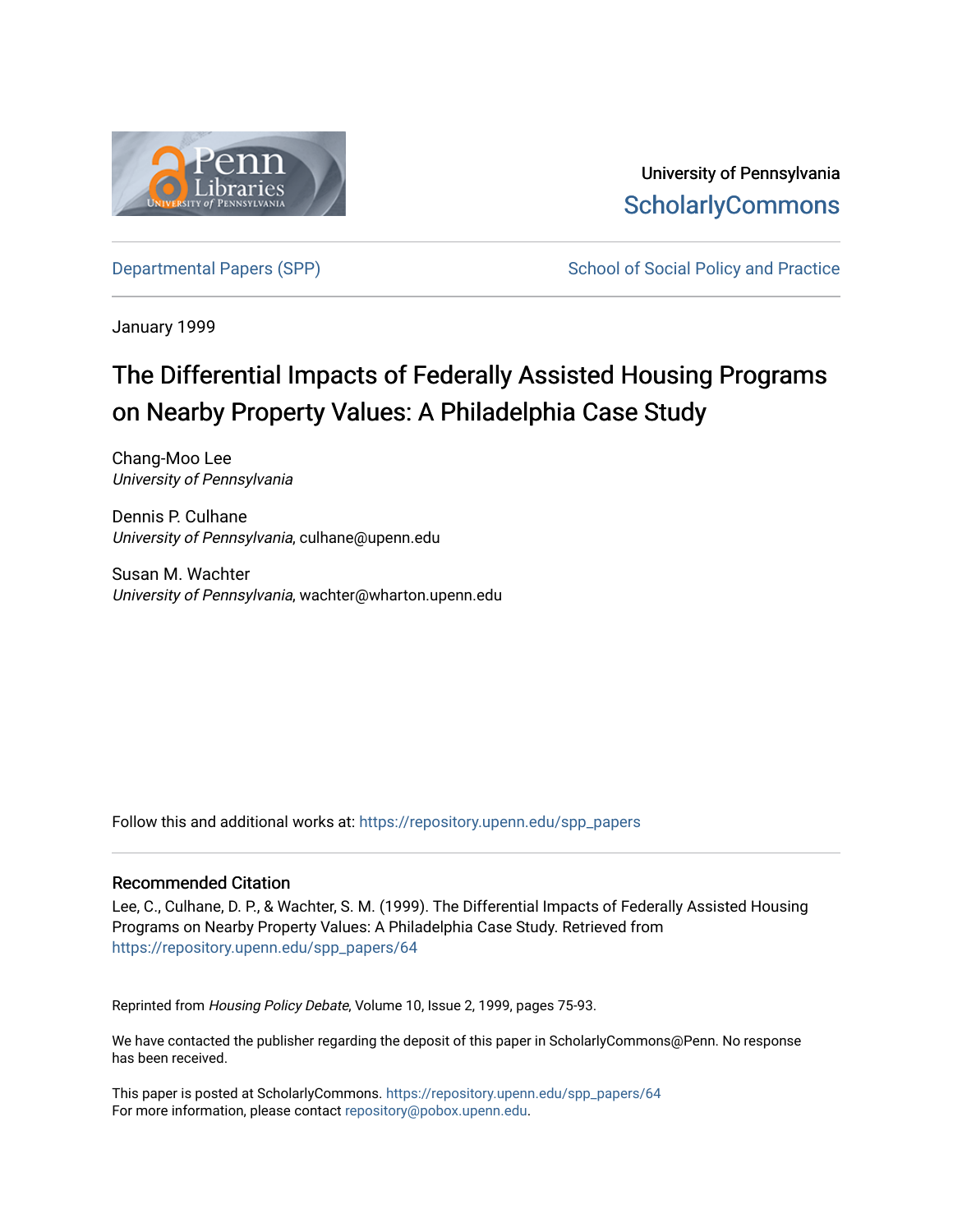# The Differential Impacts of Federally Assisted Housing Programs on Nearby Property Values: A Philadelphia Case Study

## Abstract

Prior research has found negative impacts of public housing on neighborhood quality. Few studies have examined the impact of public and other assisted housing programs on real estate prices, particularly differential impact by program type. In this study, federally assisted housing units by program type are aggregated by 1/8- or 1/4-mile radii around individual property sales and regressed on sales prices from 1989 through 1991, controlling for area demographic, housing, and amenity variables.

Results show that public housing developments exert a modest negative impact on property values. Scattered-site public housing and units rented with Section 8 certificates and vouchers have slight negative impacts. Federal Housing Administration–assisted units, public housing homeownership program units, and Section 8 New Construction and Rehabilitation units have modest positive impacts. Low-Income Housing Tax Credit sites have a slight negative effect. Results suggest that homeownership programs and new construction/rehabilitation programs have a more positive impact on property values.

## Keywords

assisted housing, public housing, property values, positive impact

## **Comments**

Reprinted from Housing Policy Debate, Volume 10, Issue 2, 1999, pages 75-93.

We have contacted the publisher regarding the deposit of this paper in ScholarlyCommons@Penn. No response has been received.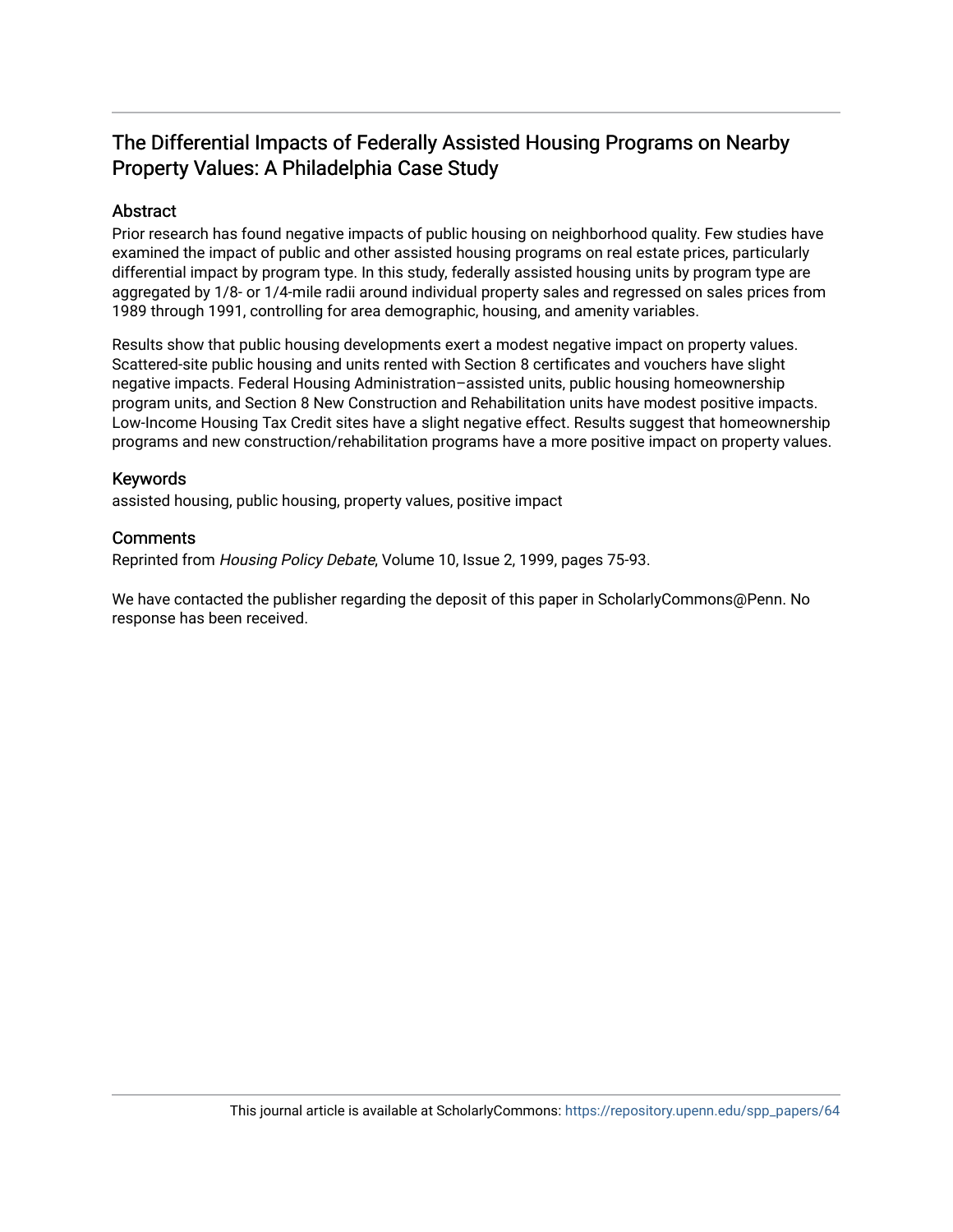## **The Differential Impacts of Federally Assisted Housing Programs on Nearby Property Values: A Philadelphia Case Study**

Chang-Moo Lee, Dennis P. Culhane, and Susan M. Wachter *University of Pennsylvania*

## *Abstract*

Prior research has found negative impacts of public housing on neighborhood quality. Few studies have examined the impact of public and other assisted housing programs on real estate prices, particularly differential impact by program type. In this study, federally assisted housing units by program type are aggregated by 1/8- or 1/4-mile radii around individual property sales and regressed on sales prices from 1989 through 1991, controlling for area demographic, housing, and amenity variables.

Results show that public housing developments exert a modest negative impact on property values. Scattered-site public housing and units rented with Section 8 certificates and vouchers have slight negative impacts. Federal Housing Administration–assisted units, public housing homeownership program units, and Section 8 New Construction and Rehabilitation units have modest positive impacts. Low-Income Housing Tax Credit sites have a slight negative effect. Results suggest that homeownership programs and new construction/rehabilitation programs have a more positive impact on property values.

**Keywords:** Assisted housing; Public housing; Property values

#### **Introduction**

Federally assisted housing programs, particularly public housing developments, have been associated with negative neighborhood impacts by a number of investigators (Carter, Schill, and Wachter 1998; Newman and Schnare 1997; Schill and Wachter 1995). To date, much of the literature has focused on public housing's effects on racial segregation and poverty concentration, while few studies have examined its impact on real estate prices. As a result of court orders and various policy initiatives, other rental assistance programs have attempted to counteract segregation and poverty concentrations by providing for greater social and geographic mobility of assisted housing recipients or by modifying siting procedures for public housing. Still other programs have attempted to assist lowincome households to attain homeownership rather than merely providing rental housing.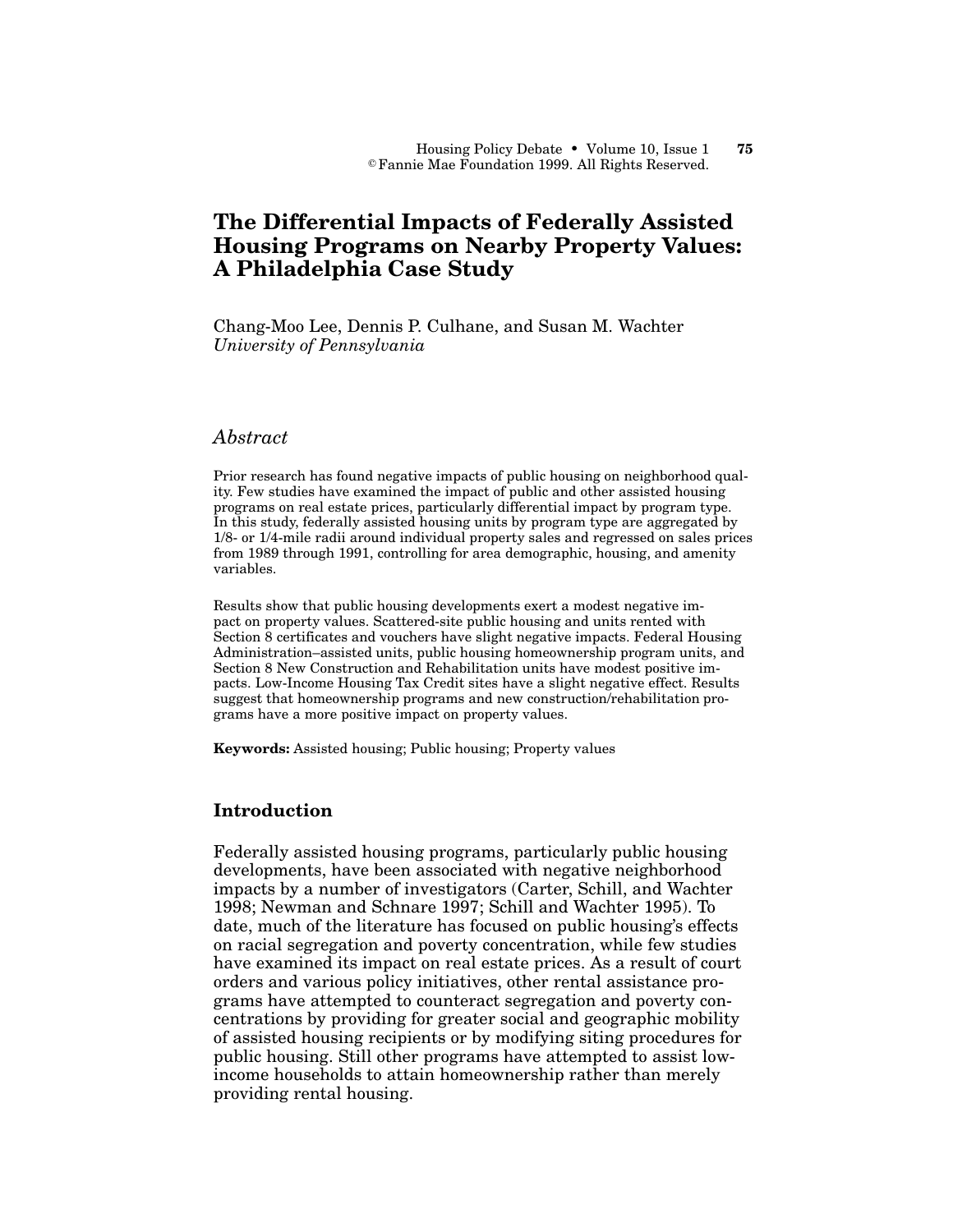Tenant-based certificates, mobility programs, scattered-site developments, and homeownership programs are anticipated to produce better locational outcomes for assisted households than traditional public housing developments. One might expect that such alternative programs would be associated with fewer negative neighborhood effects, including impacts on real estate prices, but it is also possible that owing to real or perceived problems associated with poor households' spatial concentration, any housing assistance aimed at them might be seen as a bad influence on the neighborhood and its value on the real estate market. Using Philadelphia as the locus for a case study, this article examines the differential effects of federally assisted housing programs by type on real estate prices.

## **Literature review**

#### *Assisted housing and neighborhood characteristics*

Several researchers have associated public housing developments with negative neighborhood impacts, particularly racial segregation and poverty concentration. Such impacts have concerned researchers and policy makers because they undermine one of the key objectives of housing assistance programs, namely, to provide for the "suitable living environment" prescribed by the 1949 Housing Act (Newman and Schnare 1997). By contributing to, rather than ameliorating, the troubled neighborhood conditions in which many poor families live, public housing developments may also contribute to their residents' reduced economic mobility and to social problems believed to promote persistent poverty, including reduced rates of household formation, delinquency, poor educational attainment, and low levels of labor force participation. Indeed, a literature has emerged that links poor neighborhood conditions with belowaverage school achievement (Aaronson 1995) and high rates of youth unemployment (Wilson 1987) and crime and delinquency (Wilson and Kelling 1982). According to Newman and Schnare, however, it is not yet clear ''what features of a neighborhood matter, for whom, and under what conditions'' (1997, 705).

Whether or not assisted housing programs contribute to such effects is of critical concern, particularly as they and welfare programs are being refashioned with the partial goal of improving the economic self-sufficiency of recipients. Even prior to the most recent changes, shifts in housing policy have tacitly acknowledged the poor locational outcomes of public housing developments by promoting either geographic mobility or placement of housing developments in more heterogeneous neighborhoods. Thus, although public housing developments, particularly older sites, were often located in such a way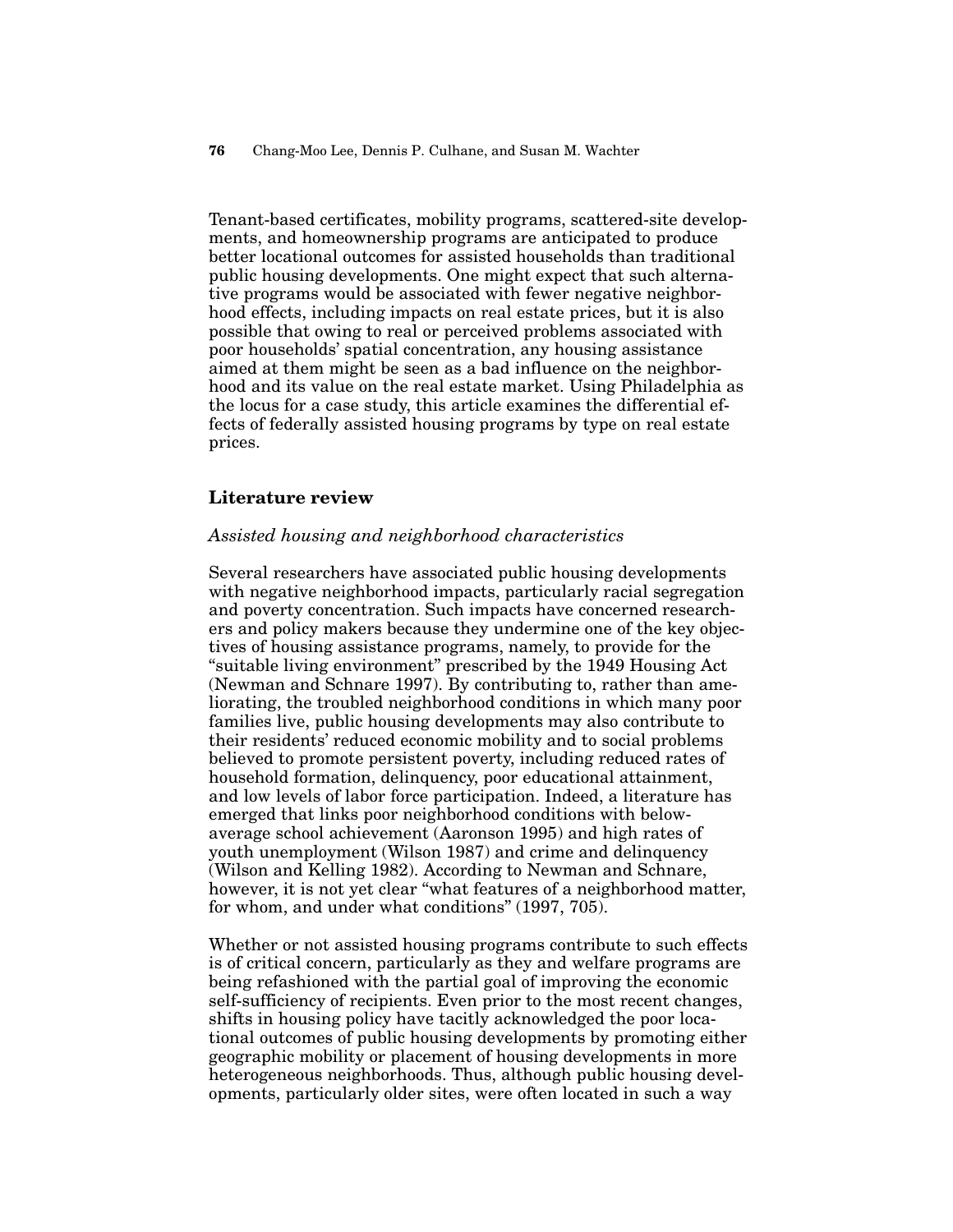as to reinforce race and poverty concentrations (Schill and Wachter 1995), more recent initiatives have been developed specifically to reduce the likelihood of such effects. Programs resulting from litigation (for example, the Gautreaux program), tenant-based certificates and vouchers, the Moving to Opportunity program, and even, to some extent, scattered-site public housing developments were designed either to increase the geographic mobility of residents or to reduce the likelihood that residents would live in high-poverty areas.

The differential effects of this broader spectrum of programs on neighborhood quality have only recently begun to be examined. The literature currently being developed will probably produce a more textured profile of assisted housing programs and their effects than have studies of public housing developments alone. In the most significant effort to date, Newman and Schnare (1997) compare the locations of public housing developments, publicly financed private developments, housing occupied by recipients of certificates and vouchers, and all other rental housing, including welfare recipients' housing, finding significant variations in neighborhood quality by program type. Using national data, the authors examine the differential association of housing assistance programs with neighborhood income, the poverty rate, the employment rate, the minority concentration rate, rents, and the density of assisted housing households. They also investigate differences in neighborhood attributes within public housing programs and within the publicly assisted private stock.

The authors conclude that both public and private project-based housing assistance programs do little to improve neighborhood quality for welfare recipients. Indeed, Newman and Schnare find that the neighborhood characteristics of public housing developments for families were worse than for the welfare population overall and that such housing fostered, rather than reduced, economic and racial segregation. This effect was ''widespread'' and ''cannot be attributed to only a small proportion of seriously distressed developments" (1997, 727). The association between racial isolation and public housing location was particularly prominent among the larger public housing developments (those with more than 2,500 units). The stock of publicly assisted, privately owned developments was not located in areas substantially different from those of the public assistance population overall and so did not improve their locational outcomes—although it did not worsen their relative locations, either. However, the authors report evidence that certificate and voucher programs reduce the likelihood that families live in troubled neighborhoods. Although they do not move to middle- and upper-income areas, certificate and voucher recipients do not live in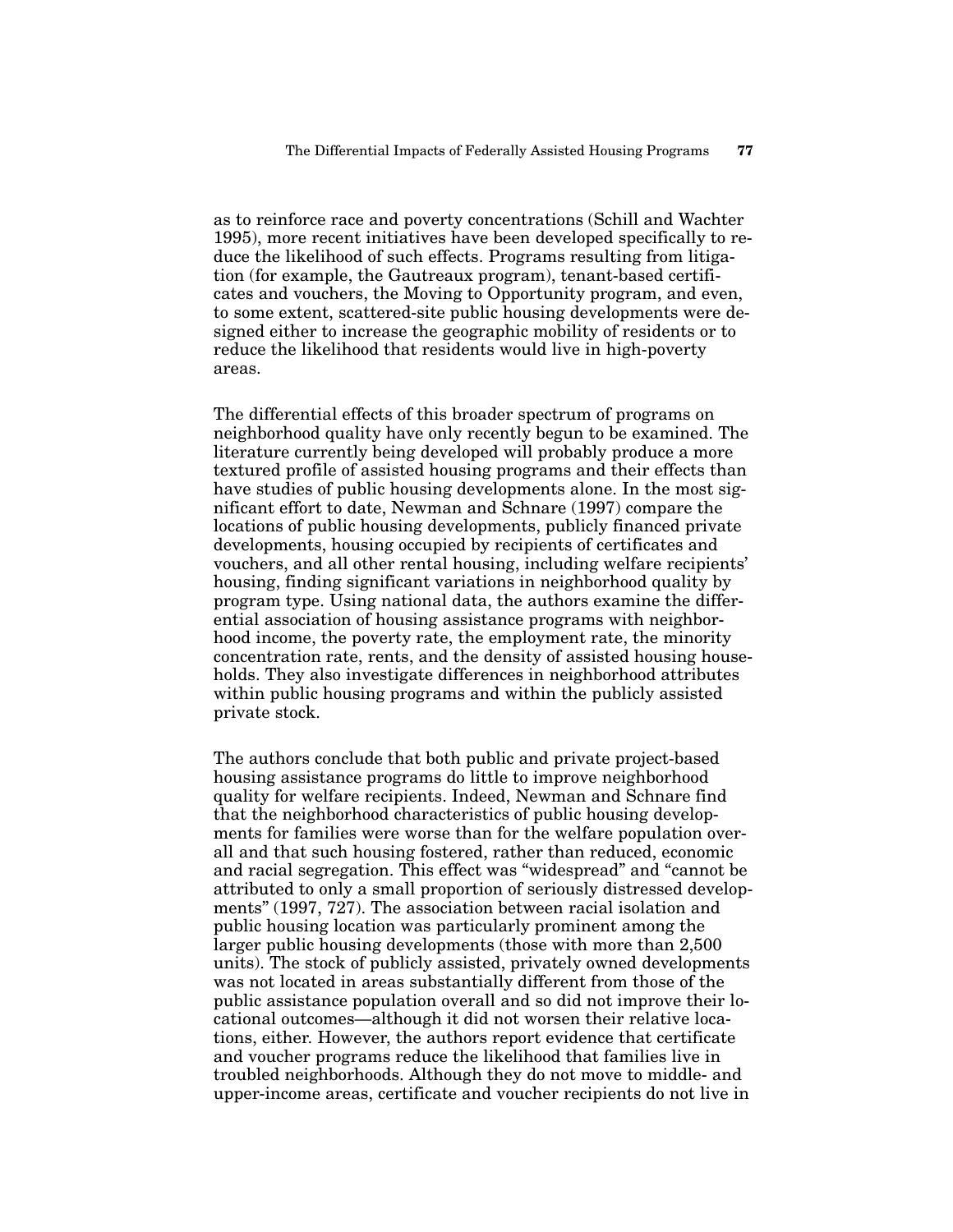the most distressed neighborhoods and experience improvement in location relative to that of the welfare population overall.

As to whether public housing developments are the cause of the observed neighborhood characteristics or whether public housing developments are sited in distressed areas or areas likely to become distressed, Newman and Schnare argue the latter. According to them, public housing is unlikely to be responsible for the characteristics of the neighborhood given its relatively low proportion in comparison with other forms of housing in most tracts. They also cite historical evidence to affirm that neighborhood decline had already taken place or was beginning before most public housing developments were sited (Schill and Wachter 1995). However, Newman and Schnare's results also show that for as many as 28 percent of the public housing developments, assisted housing accounts for more than 50 percent of the housing stock in the census tract. Thus, particularly in the case of large developments, it is possible that by size alone, public housing may well become the defining characteristic of an area, leading to or exacerbating neighborhood decline. Moreover, from an intertemporal perspective, public housing development locations have been found to be associated with later, further concentrations of minority and poor households (Carter, Schill, and Wachter 1998; Schill and Wachter 1995). Although some trends of distress may merely be exacerbated by siting decisions, the possibility of diffusion effects of public housing cannot be ruled out. To the extent that other forms of assisted housing may also be associated, presumably more modestly, with distressed neighborhood characteristics, the possibility of clustering or diffusion effects also cannot be eliminated. However, their much smaller scale relative to large public housing developments seems to make such effects less probable and the siting explanation more tenable.

## *Assisted housing and property values*

The relationship of assisted housing to yet another neighborhood characteristic, its real estate market's relative strength, was not included in Newman and Schnare's national study. Indeed, only a few studies—three from 25 or more years ago—have assessed the impact of assisted housing on property values (Chandler, Benson, and Klein 1993; DeSalvo 1974; Galster and Tatian 1998; Guy, Hysom, and Ruth 1985; Nourse 1963; Rabiega, Lin, and Robinson 1984; Schafer 1972). Nourse (1963), studying "urban renewal" (the replacement of dilapidated housing with multifamily public housing) in St. Louis, finds no effect of public housing on real estate prices in the intervention areas compared with control neighborhoods. Schafer (1972) similarly finds no effect of Below Market Interest Rate (BMIR) rehabilitation loan program–funded projects on adja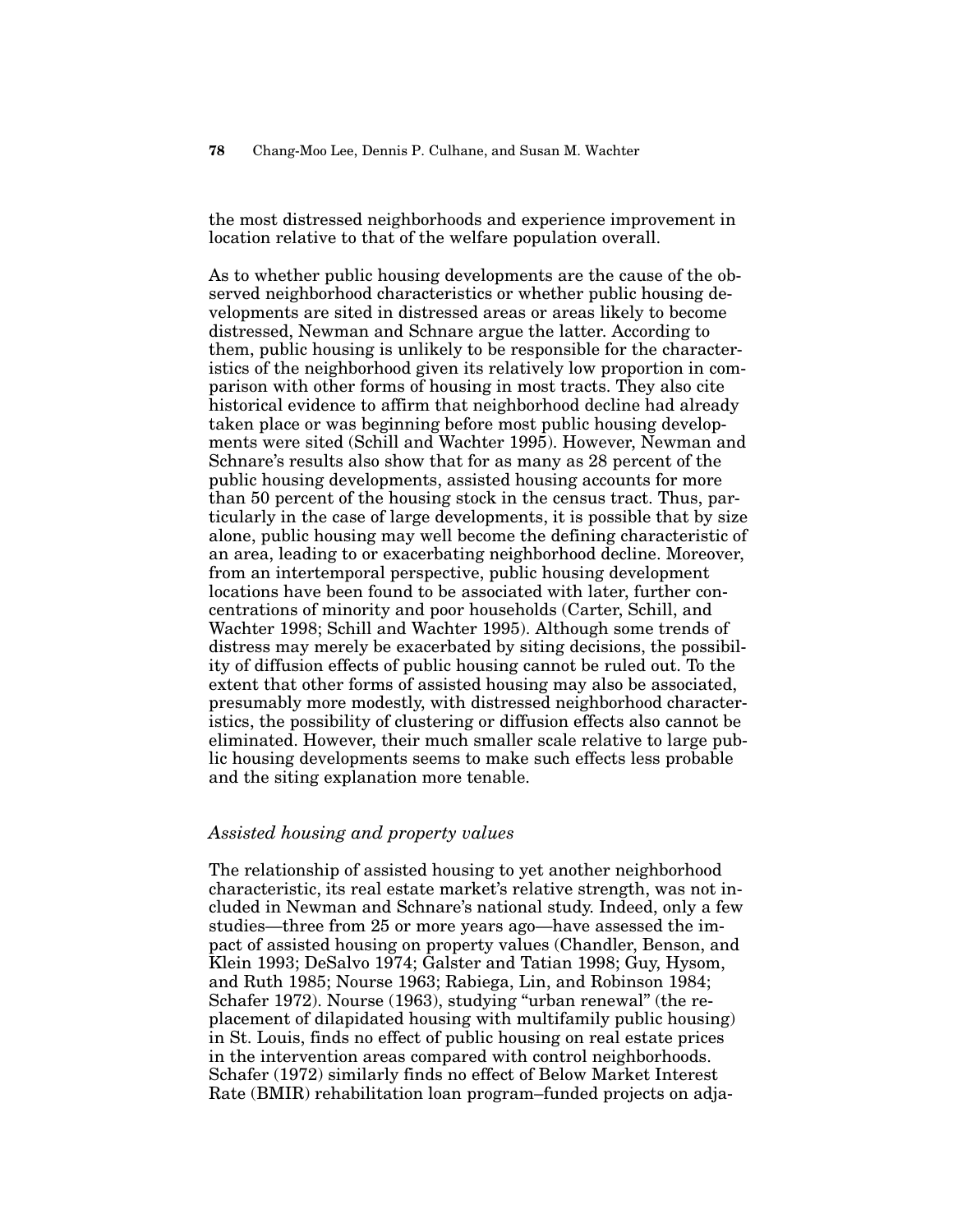cent properties in Los Angeles, though it was hypothesized that the introduction of low-income minority households would contribute to so-called white flight and a concomitant drop in property values in the mostly middle-income areas in which they were sited. DeSalvo (1974), studying the impact of the Mitchell-Lama projects in New York City, notes that property values in the intervention areas *increased* at twice the annual rate of property values in control areas and that the effect was greater in lower-rent than higher-rent areas.

Among the more recent studies, Rabiega, Lin, and Robinson (1984) report a small increase in property values at two varying distances from public housing developments (low- and medium-rise town houses) in Portland, Oregon. The property value increases were greatest for the zones farthest away from the public housing developments, suggesting that proximity to the public housing did have a suppressive effect. The authors qualify the results by noting the uniqueness of the Portland area, in which public housing developments were sited in relatively low- to moderate-density urban areas, were small in scale by national standards, served primarily a white population, and thus did not alter the perceived ethnic composition of the neighborhoods. A study by Guy, Hysom, and Ruth (1985) of subsidized (BMIR) developments concludes that ''subsidized housing had a negative impact on the values of adjacent properties'' (p. 378) based on a positive coefficient for the variable for distance from subsidized housing in a regression model predicting sales price. It is not clear from this analysis that property values declined, although proximity to subsidized housing was associated with suppressed value increases. Chandler, Benson, and Klein (1993) examine the impact in Cleveland of the Acquisition Housing Program (AHP), a scattered-site public housing initiative. The authors measure changes in the price-to-market value ratio based on a ratio of actual transfer value to an expected market value, derived from tax assessments, before and after the siting of AHP housing. The results indicate a positive market impact in 8 of 12 census tracts, with no change in 3 of the tracts. The authors did not employ a multivariate research design and so did not control for potential mediating variables.

Another recent analysis, by Galster and Tatian (1998), examines the impact of the concentration of Section 8 certificate and voucher units on nearby property values in Baltimore County at varying proximities. The authors found that within a 500-foot ring of sales, lower concentrations of Section 8 units are associated with positive effects on property values. However, larger concentrations of units, either within 500, 1,000, or 2,000 feet of sales and particularly within the 500-foot ring, are associated with negative impacts on value. The authors were able to include several important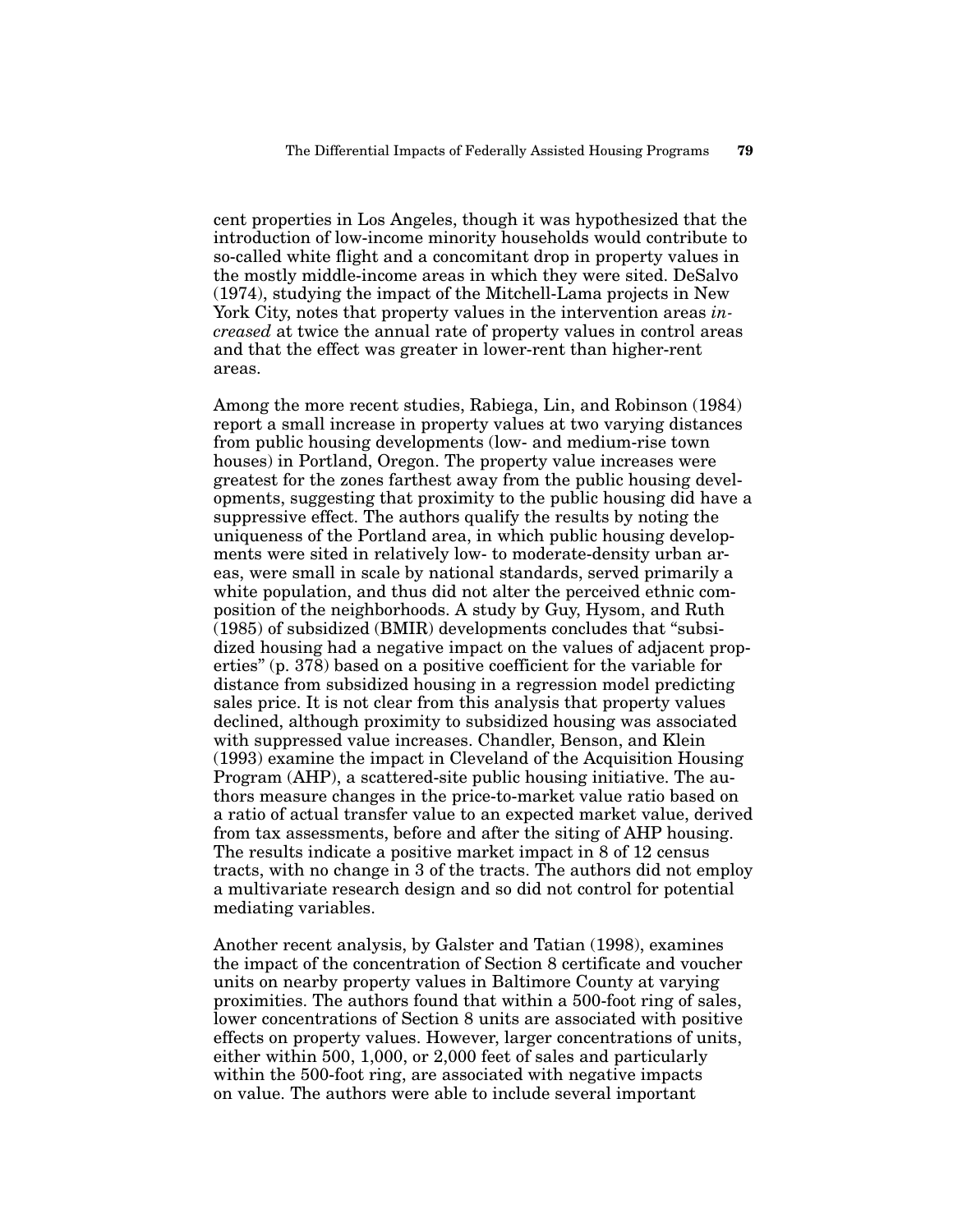**80** Chang-Moo Lee, Dennis P. Culhane, and Susan M. Wachter

statistical controls for temporal, spatial, and neighborhood effects, providing a more carefully specified model than in previous research.

As a group, this body of research represents a relatively modest attempt to understand the impact of assisted housing programs on the real estate market. With the exception of the Galster and Tatian (1998) study, this research has employed limited statistical controls for neighborhood attributes or for existing trends in neighborhood conditions.<sup>1</sup> Moreover, the studies are few in number, are limited in geographic scope, and span four decades, which precludes any general conclusions being drawn from them. Finally, each study focuses on a different type of assisted housing program in a different geographic area, prohibiting comparisons among types of assisted housing programs or even within a single program across jurisdictions.

## *Study rationale*

Our study was designed to augment the literature by offering a comparative framework for assessing the relative impacts of various assisted housing program types—similar to the types of programs analyzed by Newman and Schnare (1997)—on property values. The study uses Philadelphia as its locus, limiting the degree to which its results could be generalized nationally. However, this strategy was selected to improve the feasibility of a parcel-level analysis of sales activity. In doing so, we could more readily take advantage of geographic information systems (GIS) analysis techniques that enable aggregation of assisted housing programs and program types by specified distances from property sales. These techniques also allow for the creation of spatial variables that can control for neighborhood characteristics, which might otherwise bias regression estimates (Bailey 1995). The study employs a hedonic rather than a repeat-sales indexing approach because too few repeated observations existed in the study period for which both sales data and neighborhood characteristic data were available (1989 through 1991). A pre–post design was not feasible, given that too few public

<sup>&</sup>lt;sup>1</sup> Alternatively, studies of property value impacts of new housing construction or rehabilitation and of group homes or other supported living environments, while not shedding light on the impact of specific federally assisted housing programs, do provide additional references for research design and analytic approaches in this area. A study by Galster and Williams (1994) used hedonic price models to examine the impact of community housing for people with mental disabilities on property values, finding mixed effects of six such developments. Simons, Quercia, and Maric (1998) similarly employed a hedonic regression approach to estimate the impact of new housing construction on nearby property values, finding positive price impacts in one- to two-block areas, controlling for housing and neighborhood factors, that persisted for two years.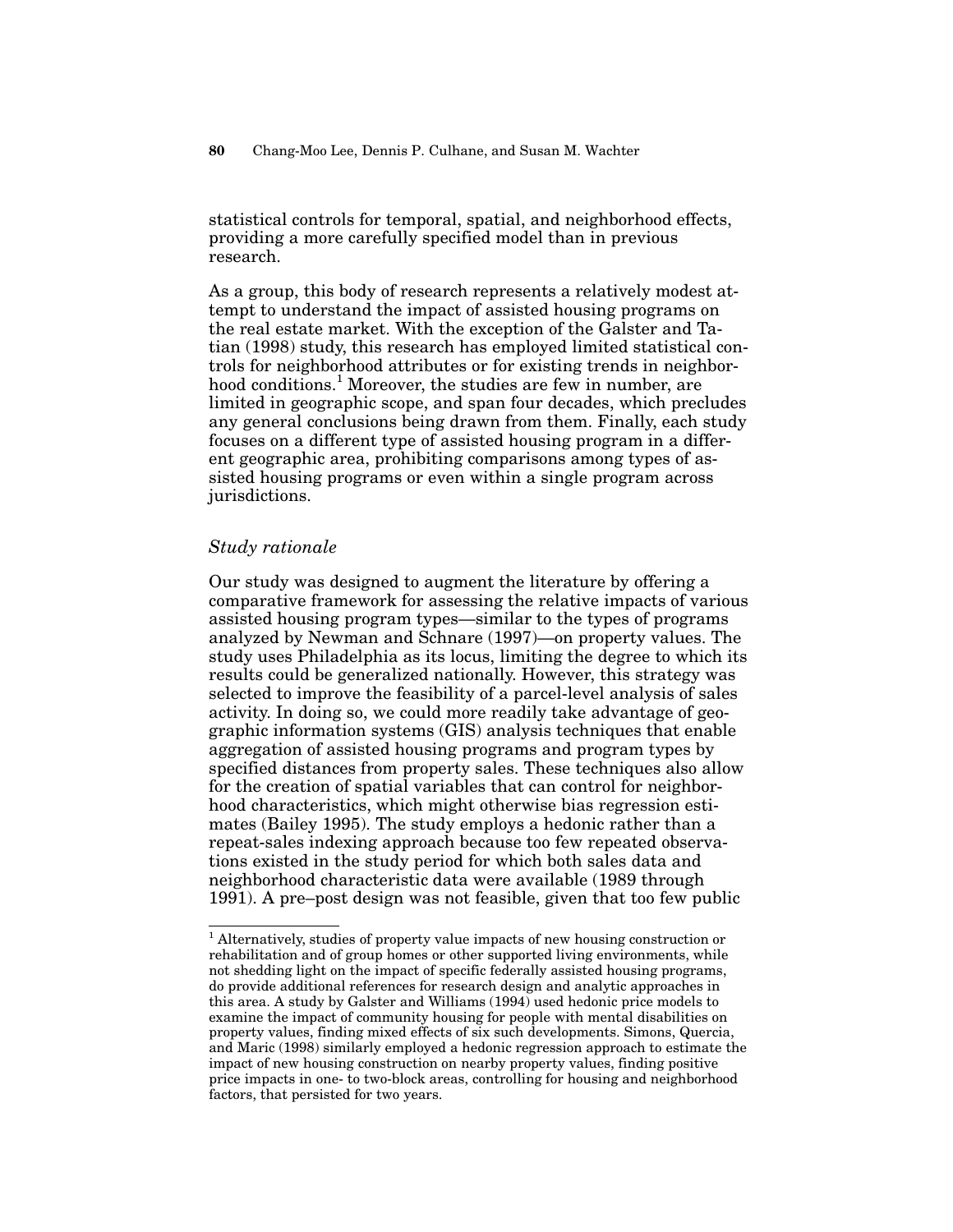housing developments were created after 1980, limiting a comparative assessment by program type.

## **Hypotheses**

The poverty concentration associated with public housing developments (Schill and Wachter 1995) leads us to believe that these will have a more consistently negative association with property values. An additional negative effect is expected for larger developments, including high-rises, although it might diminish with distance. Increasing concentrations of scattered-site public housing units are probably also linked with negative impacts on property values. Public housing built since 1980 may lower surrounding property values more than public housing built before then as a result of the institution of federal ''preferences'' promulgated in 1980, which gave higher priority to poorer tenants for public housing vacancies, and Section 8 certificates.<sup>2</sup> Publicly financed, private developments (Low-Income Housing Tax Credit [LIHTC] and Section 8 New Construction and Rehabilitation units) are unlikely to have significant impacts on property values, as the national data suggest that such programs are not associated with improved (or worsened) neighborhood characteristics (Newman and Schnare 1997). Certificate and voucher programs are expected to have a negative impact on value, as indicated in the results from the study of the Section 8 program's impact in Baltimore (Galster and Tatian 1998). Homeownership assistance program units (Federal Housing Administration [FHA] and the Philadelphia Housing Authority's [PHA's] homeownership program) are predicted to have a positive effect on property values because homeownership creates greater incentives for residents to improve the value of their properties than do the rental assistance programs.

## **Methods**

#### *Data sources*

Assisted housing program data by address (FHA housing, LIHTC, Section 8 New Construction and Rehabilitation, and Section 8 certificates and vouchers) were obtained from the U.S. Department of

 $2$  Since 1980, the homeless, those paying more than 50 percent of income for rent, and those displaced from or living in substandard housing have been given greater priority for placement in public housing (Epp 1996), increasing the probability that new facilities will have higher concentrations of poor households. The Quality Housing and Work Responsibility Act of 1998 requires greater income mixing, allows targeting of higher-income tenants, and repeals federal preferences.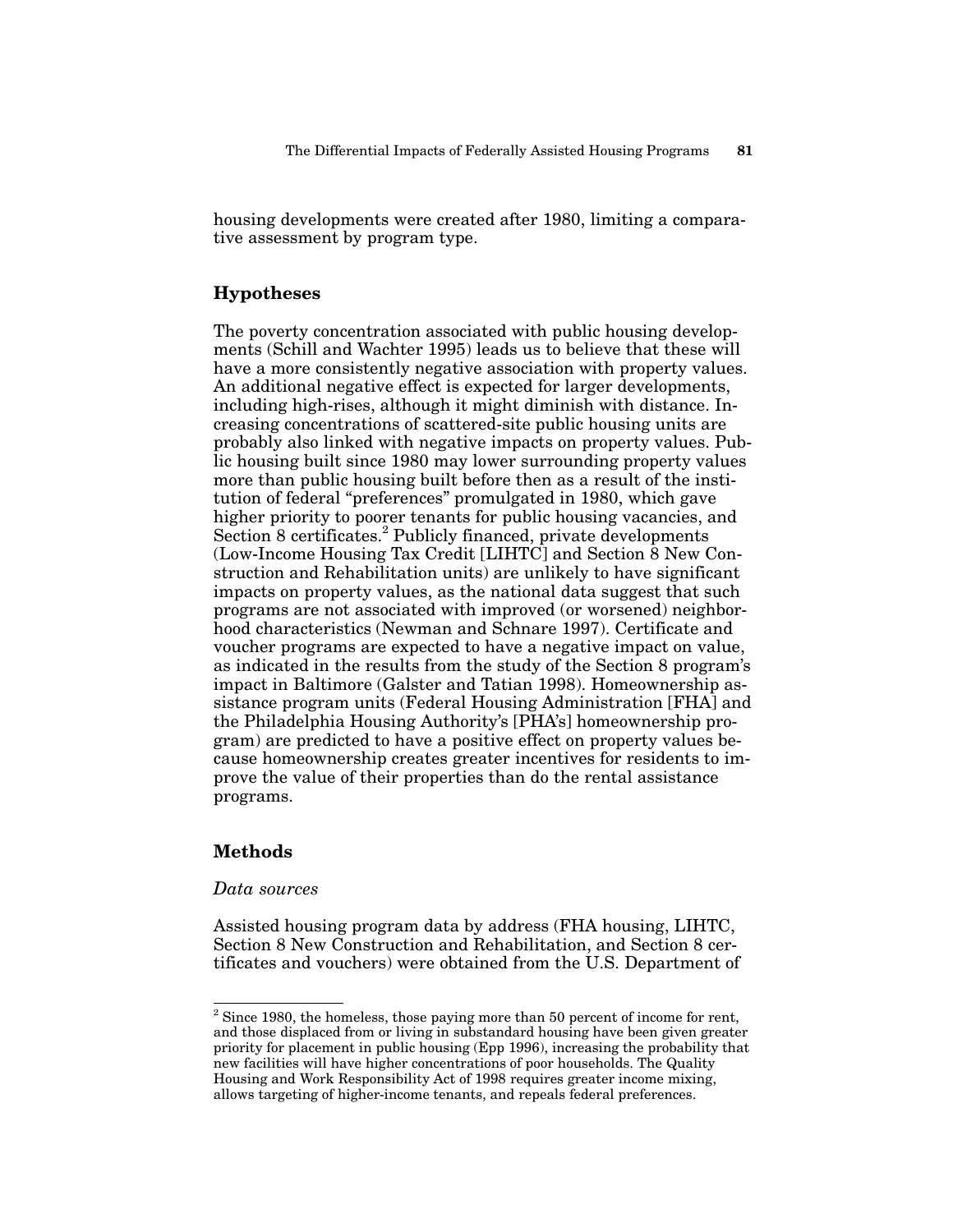#### **82** Chang-Moo Lee, Dennis P. Culhane, and Susan M. Wachter

Housing and Urban Development (HUD) for pre-1989 locations, including survey data published on the HUD Web site (HUD 1997). Detailed information on public housing development locations and characteristics, as well as scattered-site public housing locations, was obtained from the Philadelphia Planning Commission. All locational data were geocoded using GIS; locational variables were calculated using spatial analysis techniques in GIS and SAS software. Neighborhood condition variables at the census block group level were abstracted from the 1990 Census Summary Tape Files 1A and 3A.

The sale price data and property-specific attribute data were obtained from the Board of Revision of Taxes in Philadelphia. Sales time was restricted to the period from 1989 through 1991 to correspond as closely as possible with the 1990 census data while retaining sufficient observations for the analysis. Only single-family residential property sales data, excluding condominiums, were abstracted. Address data for sales and property information were geocoded using address-matching procedures in a GIS. After the data were cleaned, a total of 18,062 sales were included in the final data set.

#### *Model and variables*

The empirical model assumes that property value is a function of property-specific attributes, period of sale, neighborhood quality, macrolocational amenities, and existence and programs characteristics of assisted housing in proximal areas. The variables for the analysis are listed in table 1, and the descriptive statistics for the model variables are shown in table 2.

Property characteristics for sale properties (property control variables) include lot size (square footage), living area (square footage), house type (dummy variables for semidetached and row house), garage (dummy), masonry (dummy), and stone (dummy). Sale period control variables include year of sale (dummy variables for 1990 and 1991) and season of sale (dummy variables for winter, spring, and summer). Neighborhood quality variables (control variables) at the block group level include percent black, percent Hispanic, percent unemployed, percent below poverty level, median household income, and percent boarded-up units. Macrolocational amenity variables (also control variables) include distance from central business district (CBD) and dummy variables for living within 1/4, 1/2, or 1 mile of a park or river.

The housing programs included in the analysis are public housing developments, public housing scattered sites, FHA housing,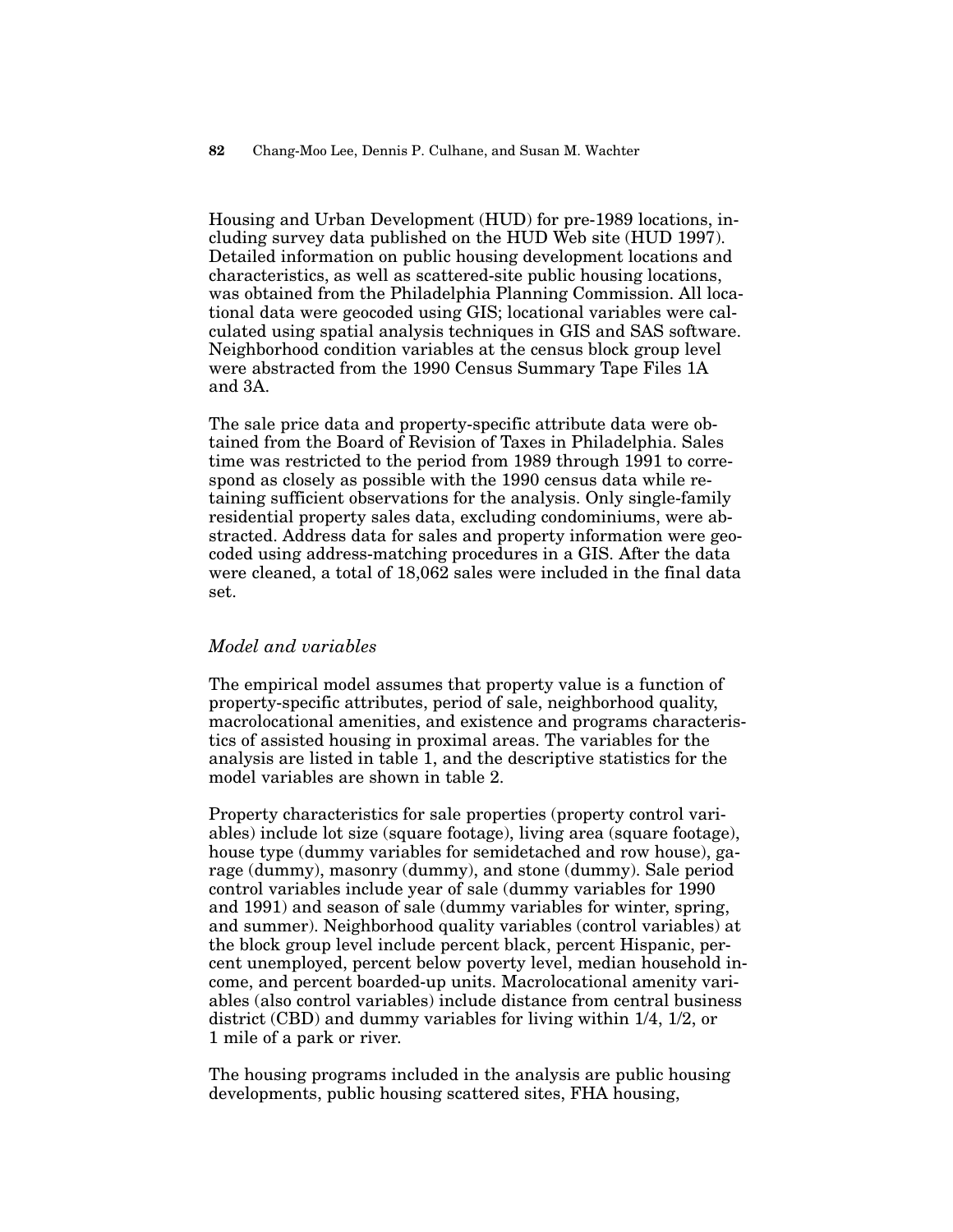| Variable Name        | Variable Definition                                                   |
|----------------------|-----------------------------------------------------------------------|
| SALEPRI              | Property sales price                                                  |
| <b>LSQFTLOT</b>      | Lot size in log of square feet                                        |
| LSQFTLIV             | Living area in log of square feet                                     |
| <b>SEMIDETA</b>      | Dummy variable for semidetached housing                               |
| <b>ROWHOUSE</b>      | Dummy variable for row house                                          |
| GARAGE               | Dummy variable for garage                                             |
| <b>ONESTR</b>        | Dummy variable for one-story building                                 |
| <b>MASONRY</b>       | Dummy variable for masonry                                            |
| <b>STONE</b>         | Dummy variable for stone                                              |
| D <sub>90</sub>      | Dummy variable for year 1990                                          |
| D91                  | Dummy variable for year 1991                                          |
| <b>WINTER</b>        | Dummy variable for winter                                             |
| SPRING               | Dummy variable for spring                                             |
| SUMMER               | Dummy variable for summer                                             |
| <b>PTBLACK</b>       | Percent of black residents                                            |
| <b>PTHISPA</b>       | Percent of Hispanic residents                                         |
| <b>PTUNEMP</b>       | Percent of unemployment rate among residents                          |
| <b>PTPOV</b>         | Percent of residents below poverty level                              |
| <b>MEDINC</b>        | Median household income                                               |
| <b>PTBDUP</b>        | Percent of boarded-up units                                           |
| <b>MEDYRSTR</b>      | Median year structure built                                           |
| LDISTCBD             | Distance from CBD in log of miles                                     |
| DPRK0250             | Dummy variable for distance within 1/4 mile from park and river       |
| DPRK0500             | Dummy variable for distance within 1/2 mile from park and river       |
| <b>DPRK1000</b>      | Dummy variable for distance within 1 mile from park and river         |
| DPHIGH1              | Dummy variable for high-rise public housing development               |
|                      | within 1/8 mile                                                       |
| DPLARGE1             | Dummy variable for large-scale public housing development             |
|                      | within 1/8 mile                                                       |
| DPHOME1              | Dummy variable for homeownership public housing development           |
|                      | within 1/8 mile                                                       |
| D80P1                | Dummy variable for public housing development built after 1980        |
|                      | within 1/8 mile                                                       |
| DPHIGH <sub>2</sub>  | Dummy variable for high-rise public housing development               |
|                      | within 1/4 mile                                                       |
| DPLARGE2             | Dummy variable for large-scale public housing development             |
|                      | within 1/4 mile                                                       |
| DPHOME2              | Dummy variable for homeownership public housing development           |
|                      | within 1/4 mile                                                       |
| D80P2                | Dummy variable for public housing development built after 1980        |
|                      | within 1/4 mile                                                       |
| DOPUB <sub>125</sub> | Dummy variable for public housing development within 1/8-mile radius  |
| DPUB <sub>250</sub>  | Dummy variable for public housing development within 1/4-mile radius  |
| DOPUB <sub>250</sub> | Dummy variable for public housing development within 1/4-mile radius, |
|                      | excluding those within 1/8-mile radius                                |
| NUSCA250             | Total number of scattered-site housing units within 1/4-mile radius   |
| NUFHA250             | Total number of FHA-assisted housing units within 1/4-mile radius     |
| <b>NUS8N250</b>      | Total number of Section 8 New Construction and Rehabilitation units   |
|                      | within 1/4-mile radius                                                |
| <b>NUS8C250</b>      | Total number of Section 8 certificate and voucher units               |
|                      | within 1/4-mile radius                                                |
| NULTC250             | Total number of LIHTC housing units within 1/4-mile radius            |

## *Table 1.* **Model Variables**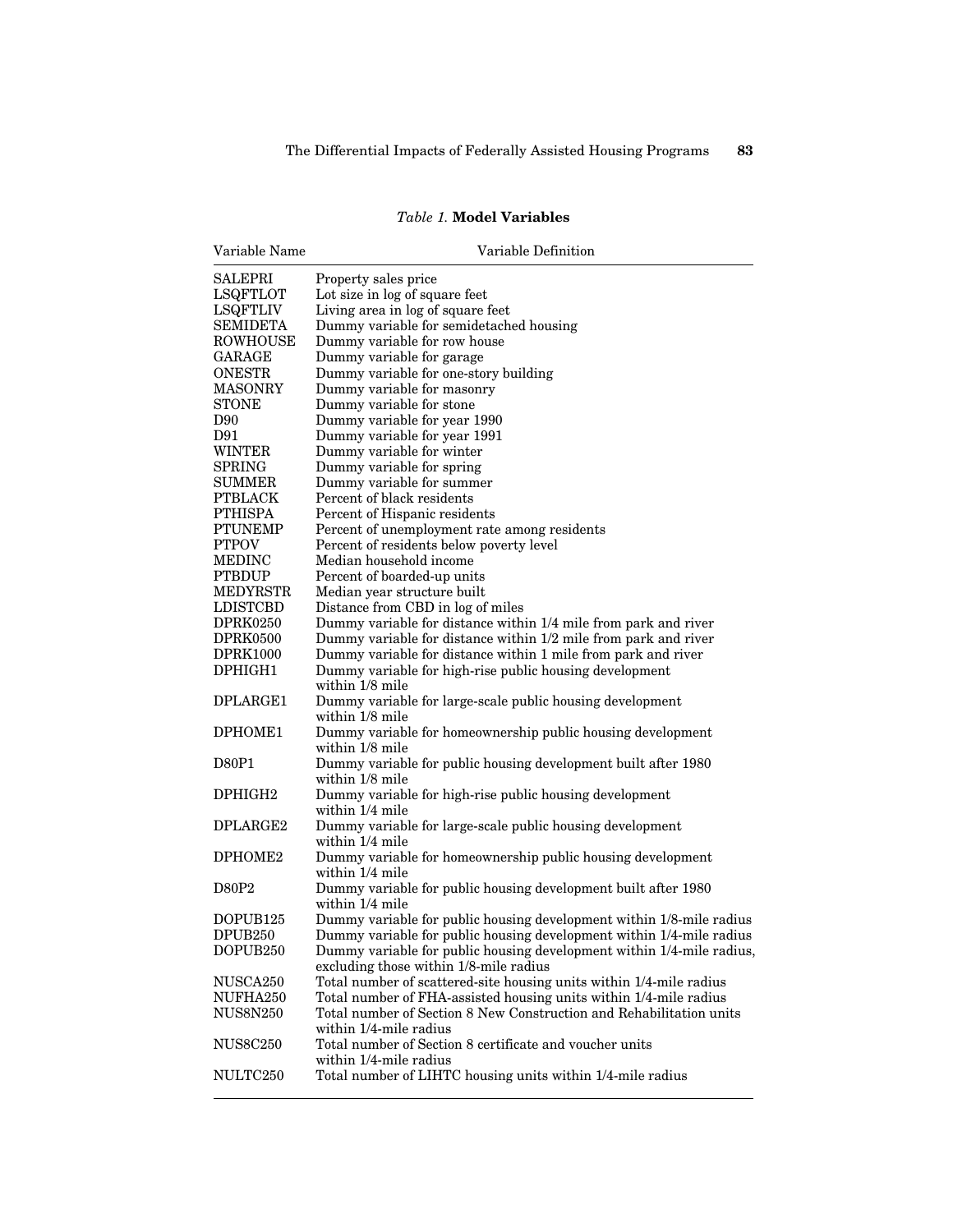| Variable             | Mean     | <b>Standard Deviation</b> |
|----------------------|----------|---------------------------|
| <b>SALEPRI</b>       | 47626.38 | 39811.84                  |
| <b>LSQFTLOT</b>      | 7.24     | 0.619                     |
| <b>LSQFTLIV</b>      | 7.099    | 0.285                     |
| <b>SEMIDETA</b>      | 0.143    | 0.351                     |
| <b>ROWHOUSE</b>      | 0.812    | 0.391                     |
| <b>GARAGE</b>        | 0.432    | 0.495                     |
| <b>ONESTR</b>        | 0.062    | 0.241                     |
| <b>MASONRY</b>       | 0.925    | 0.263                     |
| <b>STONE</b>         | 0.014    | 0.116                     |
| D90                  | 0.337    | 0.473                     |
| D91                  | 0.344    | 0.475                     |
| <b>WINTER</b>        | 0.226    | 0.418                     |
| <b>SPRING</b>        | 0.227    | 0.419                     |
| <b>SUMMER</b>        | 0.262    | 0.44                      |
| <b>PTBLACK</b>       | 30.192   | 39.695                    |
| <b>PTHISPA</b>       | 6.666    | 15.438                    |
| <b>PTUNEMP</b>       | 10.462   | 10.329                    |
| <b>PTPOV</b>         | 18.418   | 15.458                    |
| <b>MEDINC</b>        | 26129.04 | 9905.61                   |
| <b>PTBDUP</b>        | 1.746    | 3.033                     |
| <b>MEDYRSTR</b>      | 1944.65  | 9.261                     |
| <b>LDISTCBD</b>      | 1.56     | 0.639                     |
| DPRK0250             | 0.046    | 0.209                     |
| DPRK0500             | 0.106    | 0.308                     |
| <b>DPRK1000</b>      | 0.239    | 0.427                     |
| DPHIGH1              | 0.001    | 0.027                     |
| DPLARGE1             | 0.000    | 0.013                     |
| DPHOME1              | 0.001    | 0.039                     |
| D80P1                | 0.002    | 0.043                     |
| DPHIGH <sub>2</sub>  | 0.005    | 0.07                      |
| DPLARGE2             | 0.001    | 0.032                     |
| DPHOME2              | 0.004    | 0.065                     |
| D80P2                | 0.005    | 0.072                     |
| DOPUB <sub>125</sub> | 0.014    | 0.117                     |
| DPUB <sub>250</sub>  | 0.065    | 0.247                     |
| DOPUB <sub>250</sub> | 0.052    | 0.221                     |
| NUSCA250             | 13.101   | 36.187                    |
| NUFHA250             | 2.143    | 17.761                    |
| <b>NUS8N250</b>      | 8.726    | 41.026                    |
| <b>NUS8C250</b>      | 11.968   | 13.576                    |
| NULTC250             | 4.602    | 18.706                    |
|                      |          |                           |

#### *Table 2.* **Sample Statistics**

Section 8 New Construction and Rehabilitation, Section 8 certificates and vouchers, and LIHTC. Public housing developments are further differentiated by building type (high-rise, low-rise), program type (family, senior, homeownership), size of development (large or small), and era (built before or after 1980). Each property sale has radii of 1/8 and 1/4 miles drawn around it, and for each sale property, a dummy variable is created indicating whether a public housing development is located in the perimeter of a given zone by type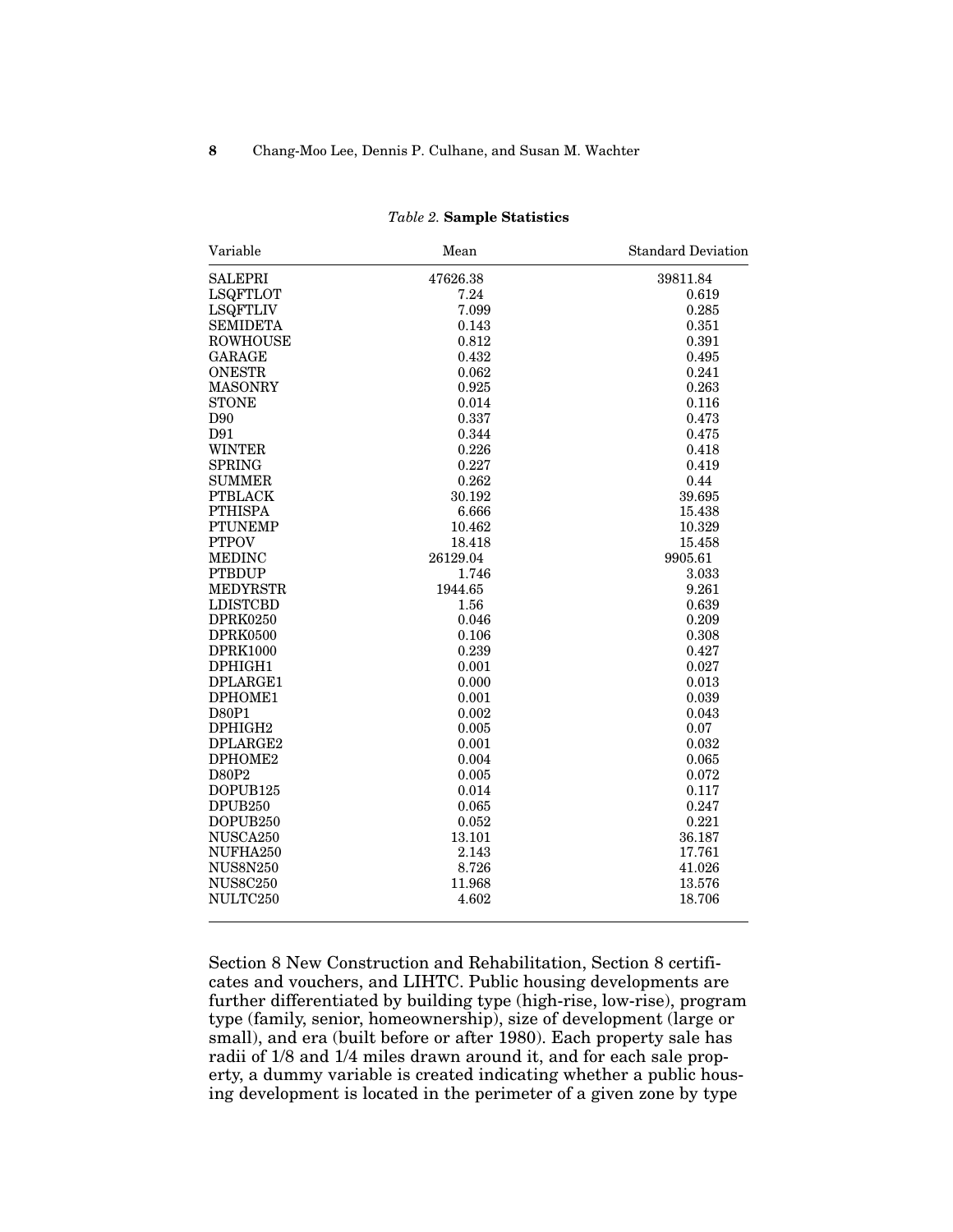(high-rise, large, homeownership, built after 1980). Similarly, the total number of scattered-site, FHA, Section 8 New Construction and Rehabilitation, Section 8 certificate and voucher, and LIHTC program units within a 1/4-mile radius of the sale properties are aggregated by program per sale property.

The first model specification (Model I) tests the impacts of several types of assisted housing, including public housing developments (DOPUB125 and DOPUB250) either within 1/8 mile of the sale property or between 1/8 and 1/4 mile of the sale property, public housing scattered-site units (NUSCA250) aggregated within 1/4 mile of the sale, FHA housing units (NUFHA250) aggregated within 1/4 mile of the sale, Section 8 New Construction and Rehabilitation units (NUS8N250) aggregated within 1/4 mile of the sale, Section 8 certificate and voucher units (NUS8C250) aggregated within  $1/4$  mile of the sale, and LIHTC units (NULTC250) aggregated within 1/4 mile of the sale.<sup>3</sup> Model I does not include the neighborhood quality control variables or variables for the types of public housing developments. The second model specification adds the neighborhood control variables (Model II) to the variables used in Model I. In Model III, more detailed characteristics of public housing developments are introduced to examine the heterogeneous impacts of building and program types. These include DPHIGH (a dummy for high-rise developments), DPLARGE (a dummy for largescale developments), DPHOME (a dummy for PHA's homeownership programs), and D80P2 (a dummy for public housing developments built after 1980). All of these variables are calculated using a 1/4-mile criterion. The final model specification (Model IV) differs from Model III in that it tests for the effect of public housing developments within 1/8 mile versus 1/4 mile. This is done to apply a stricter distance criterion, which would presumably be more sensitive to negative price effects, particularly as they may vary by types of public housing developments.

## **Results**

#### *Control variables*

Among the property-specific control variables, all except MASONRY produce positive coefficients at a statistically significant level (see

 $^{\rm 3}$  Within the original data set, the authors deleted the observations with notable coding errors (out-of-range codes), notable outliers based on the sample statistics of each variable, and the residual plot. Also, the residual plot test for three different functional forms—linear, full-log, and semi-log models—was carried out and showed that the semi-log model was the most acceptable functional form in terms of shape and variability.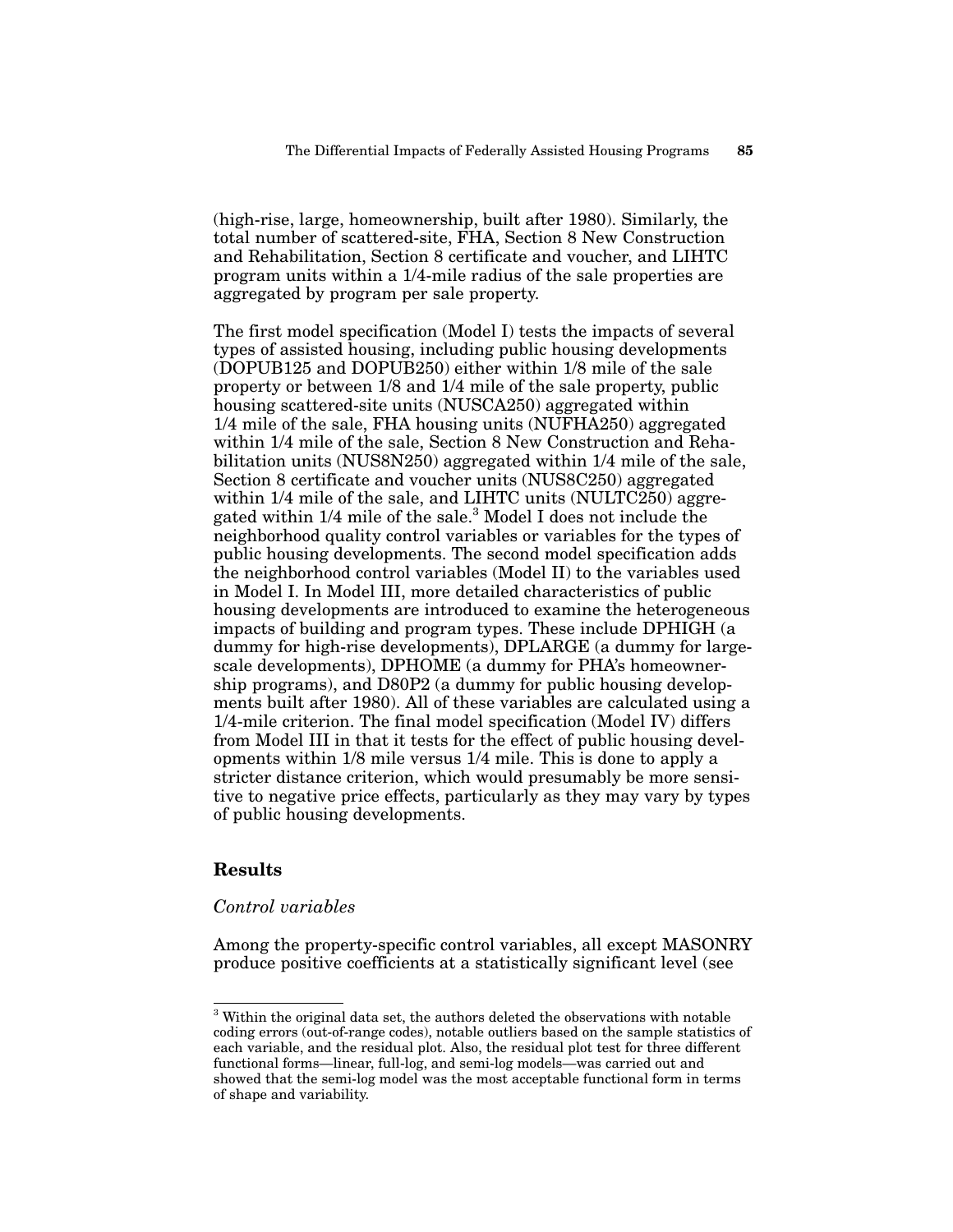table  $3$ ).<sup>4</sup> Masonry is the most common building material of houses in Philadelphia, particularly among the city's many older row houses. Although MASONRY produces a negative coefficient in Model I, it becomes positive in the other two models when the neighborhood characteristics variables are included (see table 3). Also, the insignificant positive coefficient of STONE in Model I increases in magnitude and becomes statistically significant in the other models when neighborhood quality variables are introduced. This indicates that a premium for endurable materials exists in spite of building age and location. The estimation results show some yearly fluctuations for the year-of-sale control variables, but they are only marginally significant. For the seasonal impacts, the estimation results indicate that negative impacts exist on sales in winter and spring; for summer, the estimated coefficient is not significant. All of the neighborhood quality control variables obtain expected signs at statistically significant levels throughout the model variations. The macrolocational amenity variable for distance to the central business district (LDISTCBD) produces an expected negative coefficient (positive effect of accessibility) and is statistically significant. The dummy variables for park and river accessibility produce statistically significant positive coefficients, decreasing in magnitude by distance.

## *Assisted housing variables*

The coefficients for the two dummy variables in Model I for distance from public housing developments (DOPUB125 and DOPUB250) show that the impact of public housing developments reduces by distance (–0.4 for 1/8 mile to –0.2 for 1/4 mile). For other types of assisted housing, the number of units for each program within 1/4 mile from the sale property location is used. All types of assisted housing programs, except FHA housing, have negative impacts on property values in nearby areas, and their coefficients are statistically significant. The variables for public housing developments (DOPUB125 and DOPUB250) and Section 8 New Construction and Rehabilitation units (NUS8N250) have the largest negative coefficients.

However, when neighborhood quality variables (the spatial control variables) are included in Model II, the  $R^2$  increases considerably (from 0.55 to 0.72), and the coefficients of the variables are reduced considerably in magnitude or change in sign. For example, DOPUB125, the measure reflecting a 1/8-mile distance from

 $^4$  It is noteworthy that SEMIDETA and ROWHOUSE become negative when  $\,$ LSQFTLOT is dropped. This indicates that the premium for a single-family detached house is based on the lot size.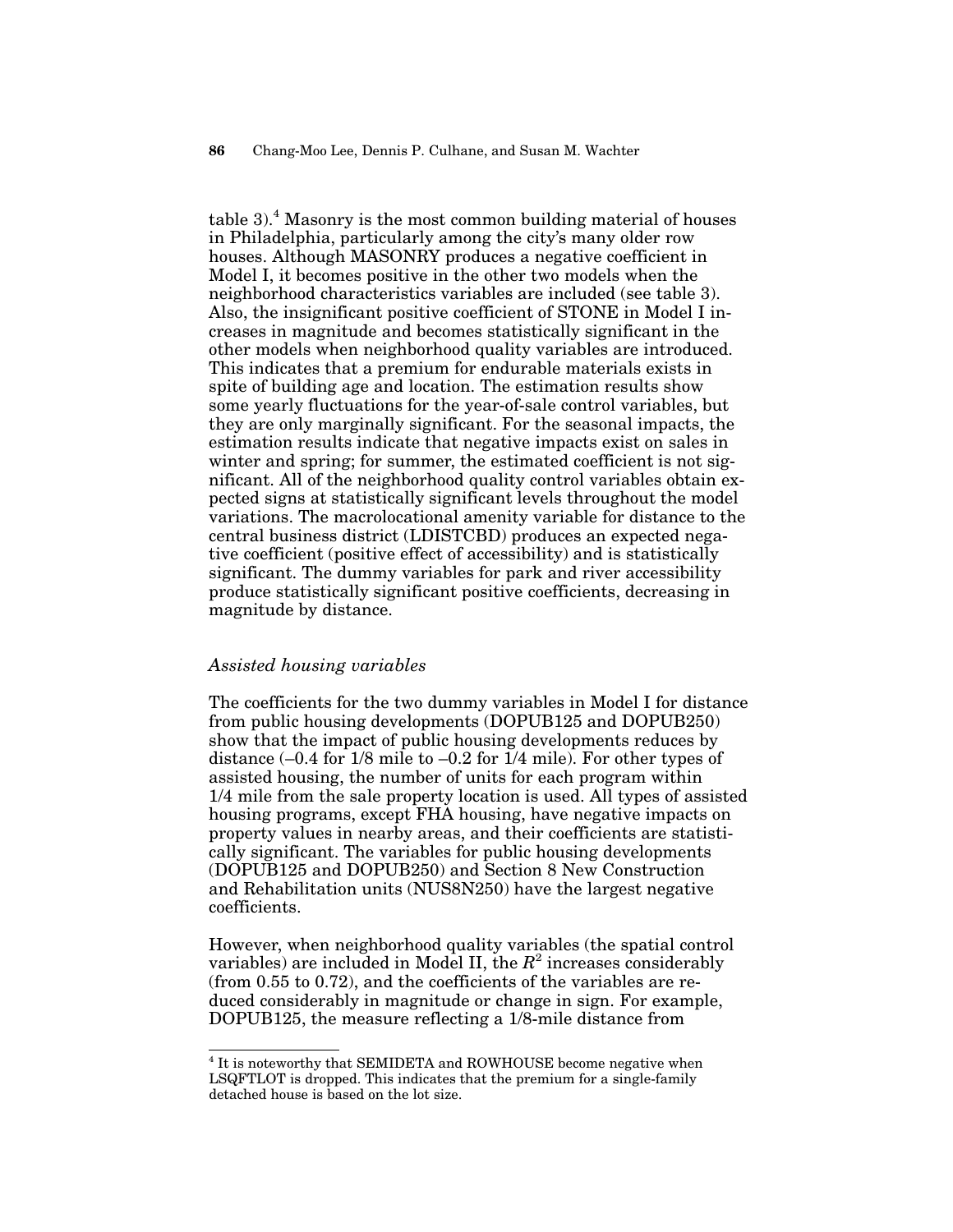|                                                                                                                                                                                                                                                               | Model I                                                                                                                                                                                                                                                                                                             |                                                                     | Model II           |        | Model III   |        | Model IV                                                                                   |        |
|---------------------------------------------------------------------------------------------------------------------------------------------------------------------------------------------------------------------------------------------------------------|---------------------------------------------------------------------------------------------------------------------------------------------------------------------------------------------------------------------------------------------------------------------------------------------------------------------|---------------------------------------------------------------------|--------------------|--------|-------------|--------|--------------------------------------------------------------------------------------------|--------|
| ariable                                                                                                                                                                                                                                                       | $\operatorname{Coefficient}$                                                                                                                                                                                                                                                                                        | T-Stat                                                              | $\alpha$ efficient | T-Stat | Coefficient | T-Stat | befficient                                                                                 | T-Stat |
|                                                                                                                                                                                                                                                               |                                                                                                                                                                                                                                                                                                                     |                                                                     |                    |        |             |        |                                                                                            |        |
| NTERCEP<br>LSQFTLOT<br>CSQFTLIV<br>SEMIDETA<br>SEMIDETA<br>CARAGE CARAGE<br>CARAGE CONESTR<br>CONESTRA SUMMER<br>SERING PTELACK<br>SERING PTELACK<br>SENMER<br>SENMER<br>PTELACK<br>PTELACK<br>PTELACK<br>PTELACK<br>PTELACK<br>PTELACK<br>PTELACK<br>PTELACK | $\begin{smallmatrix} 101 \\ 253 \\ 250 \\ 0.00 \\ 0.00 \\ 0.00 \\ 0.00 \\ 0.00 \\ 0.00 \\ 0.00 \\ 0.00 \\ 0.00 \\ 0.00 \\ 0.00 \\ 0.00 \\ 0.00 \\ 0.00 \\ 0.00 \\ 0.00 \\ 0.00 \\ 0.00 \\ 0.00 \\ 0.00 \\ 0.00 \\ 0.00 \\ 0.00 \\ 0.00 \\ 0.00 \\ 0.00 \\ 0.00 \\ 0.00 \\ 0.00 \\ 0.00 \\ 0.00 \\ 0.00 \\ 0.00 \\ $ |                                                                     |                    |        |             |        | $-17.880$<br>$0.209$<br>$0.596$<br>$0.0088$<br>$0.00001$<br>$0.200$<br>$0.0001$<br>$0.125$ |        |
|                                                                                                                                                                                                                                                               |                                                                                                                                                                                                                                                                                                                     |                                                                     |                    |        |             |        |                                                                                            |        |
|                                                                                                                                                                                                                                                               |                                                                                                                                                                                                                                                                                                                     |                                                                     |                    |        |             |        |                                                                                            |        |
|                                                                                                                                                                                                                                                               |                                                                                                                                                                                                                                                                                                                     |                                                                     |                    |        |             |        |                                                                                            |        |
|                                                                                                                                                                                                                                                               |                                                                                                                                                                                                                                                                                                                     |                                                                     |                    |        |             |        |                                                                                            |        |
|                                                                                                                                                                                                                                                               |                                                                                                                                                                                                                                                                                                                     |                                                                     |                    |        |             |        |                                                                                            |        |
|                                                                                                                                                                                                                                                               |                                                                                                                                                                                                                                                                                                                     |                                                                     |                    |        |             |        |                                                                                            |        |
|                                                                                                                                                                                                                                                               |                                                                                                                                                                                                                                                                                                                     |                                                                     |                    |        |             |        |                                                                                            |        |
|                                                                                                                                                                                                                                                               |                                                                                                                                                                                                                                                                                                                     |                                                                     |                    |        |             |        |                                                                                            |        |
|                                                                                                                                                                                                                                                               |                                                                                                                                                                                                                                                                                                                     |                                                                     |                    |        |             |        |                                                                                            |        |
|                                                                                                                                                                                                                                                               |                                                                                                                                                                                                                                                                                                                     |                                                                     |                    |        |             |        |                                                                                            |        |
|                                                                                                                                                                                                                                                               |                                                                                                                                                                                                                                                                                                                     |                                                                     |                    |        |             |        |                                                                                            |        |
|                                                                                                                                                                                                                                                               |                                                                                                                                                                                                                                                                                                                     |                                                                     |                    |        |             |        |                                                                                            |        |
|                                                                                                                                                                                                                                                               |                                                                                                                                                                                                                                                                                                                     |                                                                     |                    |        |             |        |                                                                                            |        |
|                                                                                                                                                                                                                                                               |                                                                                                                                                                                                                                                                                                                     |                                                                     |                    |        |             |        |                                                                                            |        |
|                                                                                                                                                                                                                                                               |                                                                                                                                                                                                                                                                                                                     |                                                                     |                    |        |             |        |                                                                                            |        |
|                                                                                                                                                                                                                                                               |                                                                                                                                                                                                                                                                                                                     |                                                                     |                    |        |             |        |                                                                                            |        |
|                                                                                                                                                                                                                                                               |                                                                                                                                                                                                                                                                                                                     |                                                                     |                    |        |             |        |                                                                                            |        |
|                                                                                                                                                                                                                                                               |                                                                                                                                                                                                                                                                                                                     |                                                                     |                    |        |             |        |                                                                                            |        |
|                                                                                                                                                                                                                                                               |                                                                                                                                                                                                                                                                                                                     |                                                                     |                    |        |             |        |                                                                                            |        |
|                                                                                                                                                                                                                                                               | $-0.224$<br>$-0.2342$<br>0.342                                                                                                                                                                                                                                                                                      | $\begin{array}{r} 28.74^{*} \\ -19.39^{*} \\ 14.20^{*} \end{array}$ |                    |        |             |        |                                                                                            |        |
|                                                                                                                                                                                                                                                               |                                                                                                                                                                                                                                                                                                                     |                                                                     |                    |        |             |        |                                                                                            |        |

| J<br>֧֧֧֖֖֖֖֖֖֚֚֚֚֚֚֚֚֚֚֚֚֚֚֚֚֚֚֚֚֚֚֚֚֬֡֡֡֡֡֬֝֬֝֬֝֬ |
|-----------------------------------------------------|
|                                                     |
|                                                     |
| <br> <br> <br>                                      |
| ٦<br>l                                              |
| ı<br>j                                              |
| I                                                   |
| ١<br>l                                              |
| i<br>l                                              |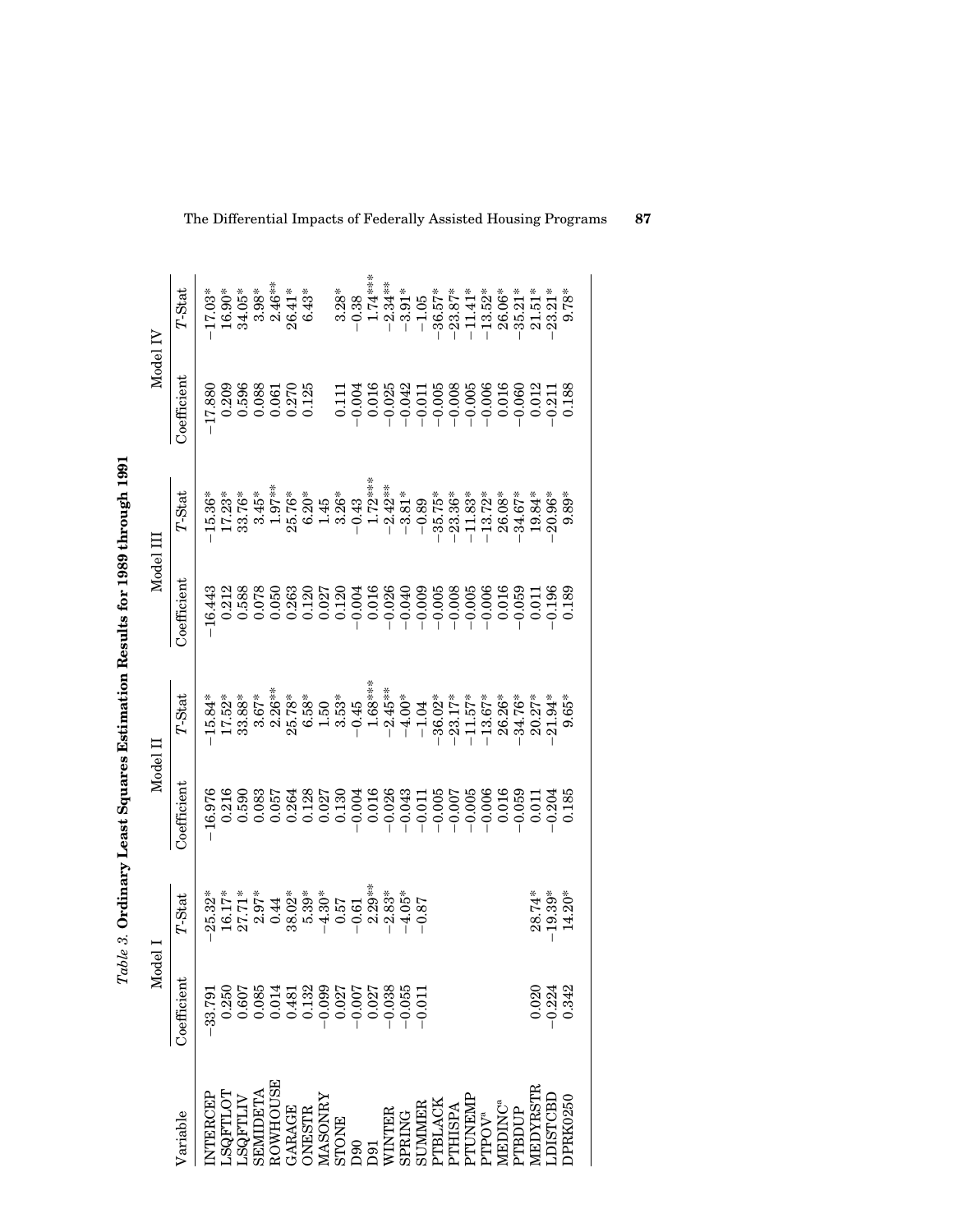| 0.2554<br>Coefficient<br>$-0.016$<br>0.173<br>0.085<br>0.216<br>0.139<br>$-0.003$<br>$-0.002$<br>$-0.103$<br>$-0.777$<br>0.001<br>0.001<br>1.131<br>$1.84***$<br>$-2.00**$<br>T-Stat<br>$9.41*$<br>$-22.18*$<br>$12.38*$<br>5.92*<br>$9.36*$<br>$-4.54*$<br>$-0.41$<br>0.2565<br>Coefficient<br>0.090<br>$-0.067$<br>$-0.088$<br>0.033<br>$-0.002$<br>0.164<br>$-0.003$<br>0.001<br>0.001<br>$-2.44**$<br>$-10.19*$<br>$-50.64*$<br>$3.76*$<br>$-19.51*$<br>16.84*<br>$-9.13*$<br>$-13.88*$<br>18.89*<br>T-Stat<br>0.4125<br>0.5512<br>Coefficient<br>$-0.425$<br>$\begin{array}{c} 0.311 \\ 0.199 \end{array}$<br>$NUS8N250^{a,b}$<br>VULTC250 <sup>a,b</sup><br>DOPUB250<br>NUSCA250 <sup>b</sup><br>NUFHA250 <sup>b</sup><br>NUS8C250 <sup>b</sup><br>Adjusted $R^2$<br>N<br>DOPUB125<br>DPUB250<br>DPLARGE <sup>ь</sup><br>DPHOME <sup>ь</sup><br>D80P <sup>ь</sup><br>DPRK1000<br>DPHIGH <sup>b</sup><br><b>DPRK0500</b><br>Variable<br><b>MSE</b> | Model I | Model I | Model II |                 | Model IV                                      |            |
|---------------------------------------------------------------------------------------------------------------------------------------------------------------------------------------------------------------------------------------------------------------------------------------------------------------------------------------------------------------------------------------------------------------------------------------------------------------------------------------------------------------------------------------------------------------------------------------------------------------------------------------------------------------------------------------------------------------------------------------------------------------------------------------------------------------------------------------------------------------------------------------------------------------------------------------------------------|---------|---------|----------|-----------------|-----------------------------------------------|------------|
|                                                                                                                                                                                                                                                                                                                                                                                                                                                                                                                                                                                                                                                                                                                                                                                                                                                                                                                                                         |         |         |          | T-Stat          | Coefficient                                   | T-Stat     |
|                                                                                                                                                                                                                                                                                                                                                                                                                                                                                                                                                                                                                                                                                                                                                                                                                                                                                                                                                         |         |         |          | 13.09*          | 0.169                                         | $12.77*$   |
|                                                                                                                                                                                                                                                                                                                                                                                                                                                                                                                                                                                                                                                                                                                                                                                                                                                                                                                                                         |         |         |          | 8.94*           |                                               | $9.11*$    |
|                                                                                                                                                                                                                                                                                                                                                                                                                                                                                                                                                                                                                                                                                                                                                                                                                                                                                                                                                         |         |         |          |                 | $\begin{array}{c} 0.087 \\ 0.136 \end{array}$ | 0.93       |
|                                                                                                                                                                                                                                                                                                                                                                                                                                                                                                                                                                                                                                                                                                                                                                                                                                                                                                                                                         |         |         |          | $3.74*$<br>1.14 | $-0.368$                                      | $-1.24$    |
|                                                                                                                                                                                                                                                                                                                                                                                                                                                                                                                                                                                                                                                                                                                                                                                                                                                                                                                                                         |         |         |          | $8.25*$         | 1.182                                         | $5.11*$    |
|                                                                                                                                                                                                                                                                                                                                                                                                                                                                                                                                                                                                                                                                                                                                                                                                                                                                                                                                                         |         |         |          | $-6.23*$        | $-0.952$                                      | $-4.50*$   |
|                                                                                                                                                                                                                                                                                                                                                                                                                                                                                                                                                                                                                                                                                                                                                                                                                                                                                                                                                         |         |         |          |                 | $-0.094$                                      | $-2.55***$ |
|                                                                                                                                                                                                                                                                                                                                                                                                                                                                                                                                                                                                                                                                                                                                                                                                                                                                                                                                                         |         |         |          | $-0.91$         |                                               |            |
|                                                                                                                                                                                                                                                                                                                                                                                                                                                                                                                                                                                                                                                                                                                                                                                                                                                                                                                                                         |         |         |          |                 |                                               |            |
|                                                                                                                                                                                                                                                                                                                                                                                                                                                                                                                                                                                                                                                                                                                                                                                                                                                                                                                                                         |         |         |          | $-22.30*$       | $-0.008$                                      | $-20.28*$  |
|                                                                                                                                                                                                                                                                                                                                                                                                                                                                                                                                                                                                                                                                                                                                                                                                                                                                                                                                                         |         |         |          | $5.18*$         | 0.002                                         | $4.25*$    |
|                                                                                                                                                                                                                                                                                                                                                                                                                                                                                                                                                                                                                                                                                                                                                                                                                                                                                                                                                         |         |         |          | $9.43*$         | 0.001                                         | $2.68*$    |
|                                                                                                                                                                                                                                                                                                                                                                                                                                                                                                                                                                                                                                                                                                                                                                                                                                                                                                                                                         |         |         |          | $-4.53*$        | $-0.005$                                      | $-5.78*$   |
|                                                                                                                                                                                                                                                                                                                                                                                                                                                                                                                                                                                                                                                                                                                                                                                                                                                                                                                                                         |         |         |          | $-0.48$         | $-0.001$                                      | $-2.19**$  |
|                                                                                                                                                                                                                                                                                                                                                                                                                                                                                                                                                                                                                                                                                                                                                                                                                                                                                                                                                         |         |         |          |                 | 0.2591                                        |            |
|                                                                                                                                                                                                                                                                                                                                                                                                                                                                                                                                                                                                                                                                                                                                                                                                                                                                                                                                                         |         | 0.7209  | 0.7221   |                 | 0.7180                                        |            |
| 18,056<br>18,056<br>18,062                                                                                                                                                                                                                                                                                                                                                                                                                                                                                                                                                                                                                                                                                                                                                                                                                                                                                                                              |         |         |          |                 | 18,056                                        |            |

Table 3. Ordinary Least Squares Estimation Results for 1989 through 1991 (continued)

Mean squared error. Mean squared error. *Note:* Dependent variable is log of sales price. MSE aUnits in thousands.

b1/4-mile criterion for Models I, II, III; 1/8-mile criterion for Model IV.

 ${}^{*}p < 0.01.$  $p < 0.05$ . \*\*\* *p* < 0.1.

**88** Chang-Moo Lee, Dennis P. Culhane, and Susan M. Wachter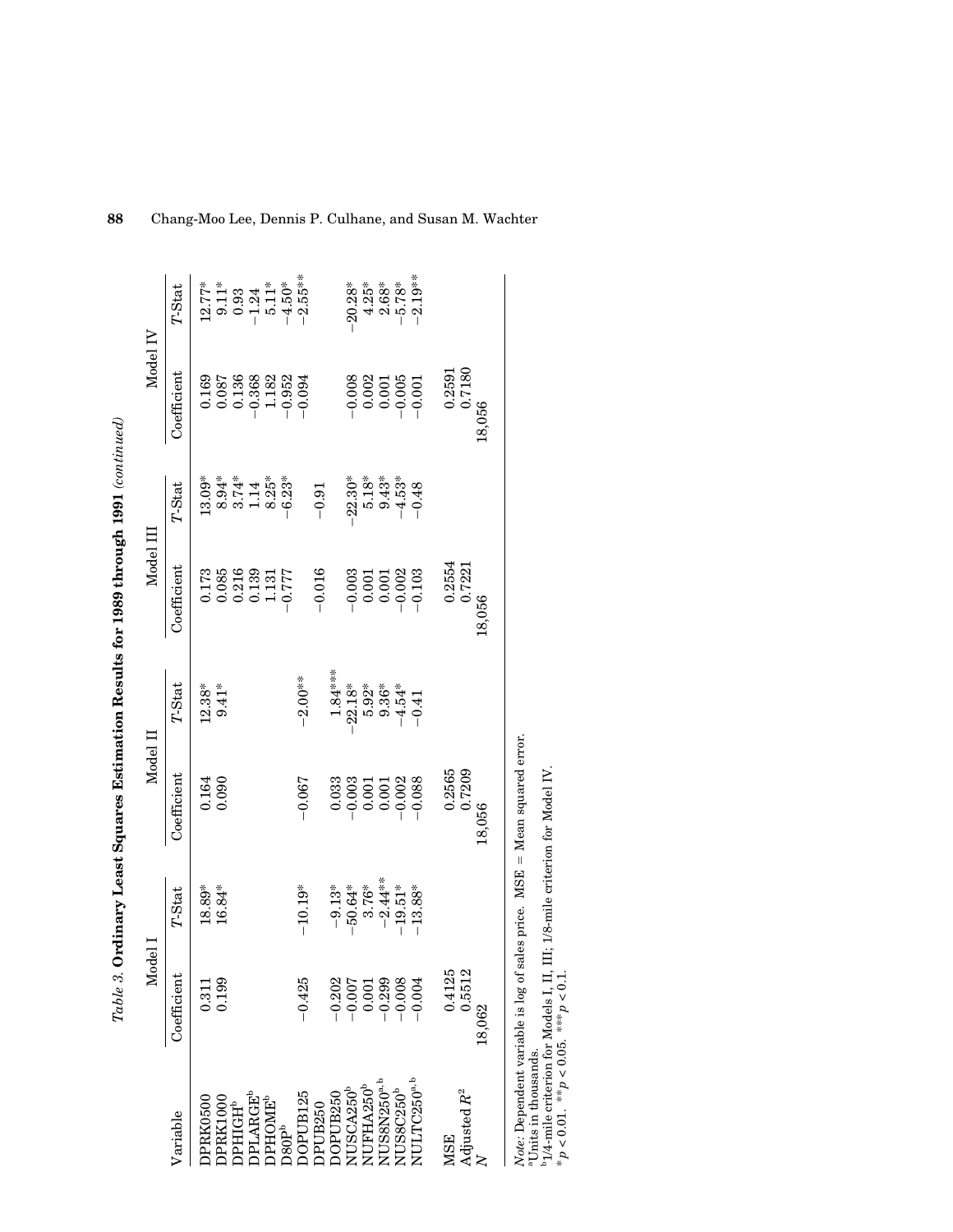public housing developments, is reduced from –0.43 to –0.07, and NUS8C250 (Section 8 certificates and vouchers) is reduced from –0.008 to –0.002. Notably, NUS8N250 (Section 8 New Construction and Rehabilitation) and DOPUB250 (public housing located within a 1/8- to 1/4-mile radius) produce positive signs of coefficients in Model II, as opposed to the negative signs in Model I. Also, NULTC250 (LIHTC) loses statistical significance. These changes in estimation results indicate that the impact of assisted housing on property values is not as critical when the existing neighborhood conditions of assisted housing location are taken into account. Thus, based on Model II, public housing developments, scattered-site public housing, and Section 8 certificates and voucher units have modest to slight negative impacts on property values, while FHA housing and Section 8 New Construction and Rehabilitation exert positive impacts on property values in nearby areas.

Model III includes more detailed characteristics of public housing developments and PHA programs. Contrary to common conceptions, DPHIGH (high-rise developments) and DPLARGE (large developments) do not produce negative signs. However, when a stricter distance criterion of 1/8 mile is included (see Model IV), DPHIGH loses statistical significance and DPLARGE becomes negative but is not significant. In contrast, DPHOME (PHA's homeownership program units) is positive and remains statistically significant in both Model III and Model IV. D80P (public housing developments built since 1980) is negative and remains statistically significant in both Models III and IV.

#### **Discussion**

The study results provide valuable comparative information on the impact of assisted housing program types on property values in Philadelphia. According to Model II, when neighborhood characteristics are controlled, both types of public housing (developments and scattered sites) as well as Section 8 rental assistance yield modest to slight negative impacts on property values. In contrast, FHA and Section 8 New Construction and Rehabilitation programs have significant positive effects on property values, as does the PHA homeownership program. The key difference between the FHA and PHA programs and the Section 8 certificates/vouchers and other public housing programs (developments and scattered sites) is that the former are homeownership programs while the latter are rental assistance programs. Section 8 New Construction and Rehabilitation is the only rental housing program with a positive effect on property values (though it is slight), an effect that is significantly reversed when neighborhood control variables are not included, as in Model I. Taken together, these findings suggest that homeownership and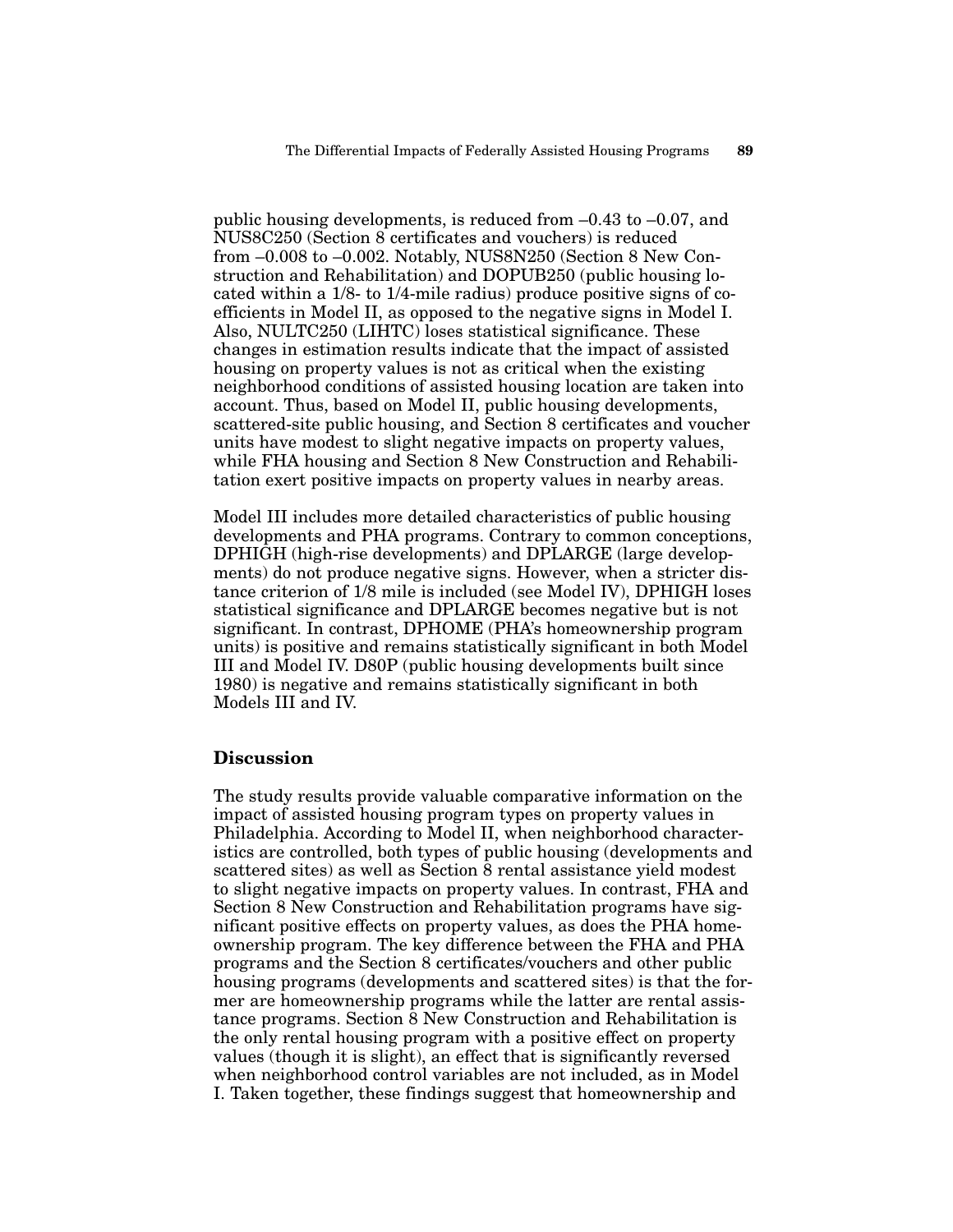new construction/rehabilitation programs produce better locational outcomes than rental assistance programs, as indexed by property values.

Consistent with our hypothesis, the Section 8 certificates and vouchers program had a negative market impact, though the effect is very modest (coefficient  $= -0.003$  in Model IV). This finding runs counter to the national data on neighborhood characteristics reported by Newman and Schnare (1997) but is consistent with the results of Galster and Tatian (1998), which led us to predict a negative impact on property values. Similarly, the negative effect of scattered-site public housing suggests that it is not just the public housing developments that are problematic for property values but that concentrations of low-density public housing have negative market impacts. While the effect is small, it nevertheless may reflect maintenance-related difficulties; the use of older, rehabilitated structures; and other management issues affecting the Philadelphia Housing Authority.

Interestingly, no statistically significant effects are found for the physical type of public housing developments, be they large developments or high-rise buildings, when the stricter 1/8-mile criterion is applied. If such impacts exist, they are not large enough to be captured by our property sales data. It is also possible that too few sales occurred in areas with large or high-rise public housing to produce reliable estimates. However, public housing built after 1980 does exert a negative impact on property values, as expected. This result is likely related to the stricter eligibility standards (federal preferences) for public housing promulgated in 1980, under which households with very low incomes (the homeless, those paying more than 50 percent of income for rent, and those displaced from or living in substandard housing) are given greater priority for placement in public housing (Epp 1996). According to Epp, from 1981 to 1991, the proportion of very poor households (below 10 percent local median income) in public housing increased eightfold, from 2.5 to 20 percent. Epp also notes that most public housing households now have incomes below 20 percent of local median income. This shift in the demographic composition of public housing residents after 1980 likely exerts a negative impact on nearby property values of newer developments, as indicated by our results.

The Section 8 New Construction and Rehabilitation program, which supports private multifamily or other rental housing, did yield a significant though modest positive effect and so would not support our prediction of no market impact of such programs. Also contrary to our prediction, LIHTC had a significant negative effect on property values in Model IV. These contrasting findings for the publicly assisted private stock may reflect differential siting decisions for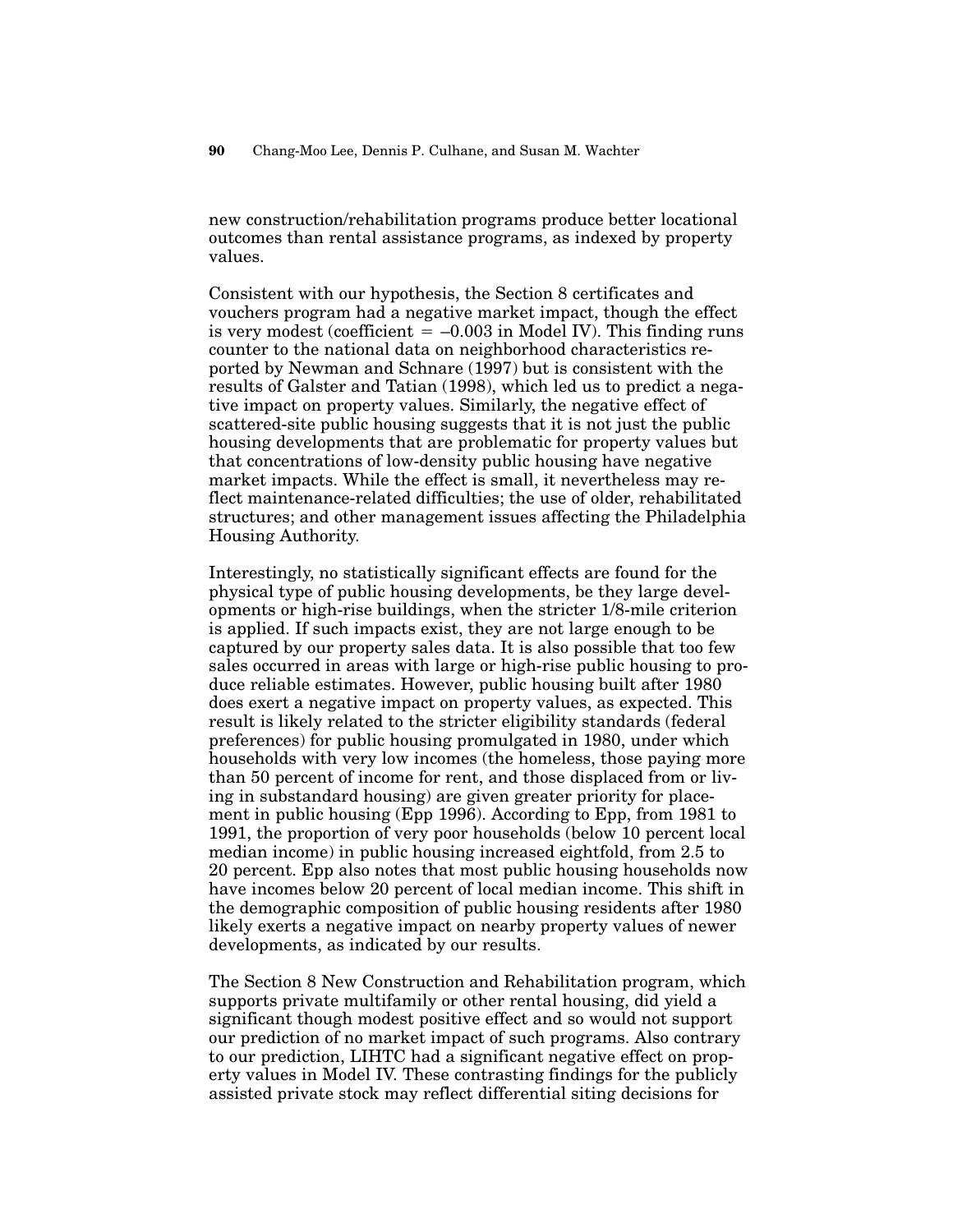the programs or differences in management or tenant selection procedures. According to a housing official in Philadelphia (Wilds 1998), that is not a likely explanation. Instead, Wilds posits that the differential effect is likely a result of a lag in the positive impact of such programs on property values. Given that Philadelphia's Section 8 New Construction and Rehabilitation units are from an older program (mostly pre-1985) and that the LIHTC units are from a newer program (mostly post-1987), one might expect the lag effect to produce positive results in the former program before they would appear in the latter. This interpretation would be consistent with the results based on our study period.

This study is limited in that it analyzed data for a single U.S. city and therefore may not be generalizable to other U.S. cities. The available data also did not permit an analysis of price change trends, only a cross-sectional treatment of sales data. This as well as other model specifications could affect results. The study did improve on the literature in providing a comparative framework for assessing the housing market impact of various assisted housing programs. The study also includes neighborhood level control variables, thereby permitting a less biased estimate of the effects of the various housing assistance programs. Although this partially addresses the confounding influence of siting decisions versus program impacts, longitudinal data are necessary to more fully control for preexisting neighborhood conditions. Future research should replicate this study in other localities and might even include national samples to assess how these various programs function in a more diverse set of urban environments.

The study results, because they are taken from a single city, do not permit firm generalizations, but they do suggest a need for continued discussion of several policy considerations. First, the study affirms the value of homeownership programs compared with rental assistance programs in improving communities at the same time that housing opportunities are improved for program participants. However, whether this effect is a function of the differential characteristics of assisted renter versus owner households is not known and deserves further study. Second, the results could be viewed as supportive evidence for the Quality Housing and Work Responsibility Act of 1998, which requires increases in the diversity of residents of public housing through income mixing, targeting based on higher incomes, and the repeal of federal preferences. To the extent that the ''built since 1980'' variable reflects the added distress created by targeting public housing to the poorer and more at-risk households, the study results support the relaxation of those preferences. Finally, our findings provide support for arguments that the existing system of public and certificate housing creates or contributes to reduced property values, although the modest size of these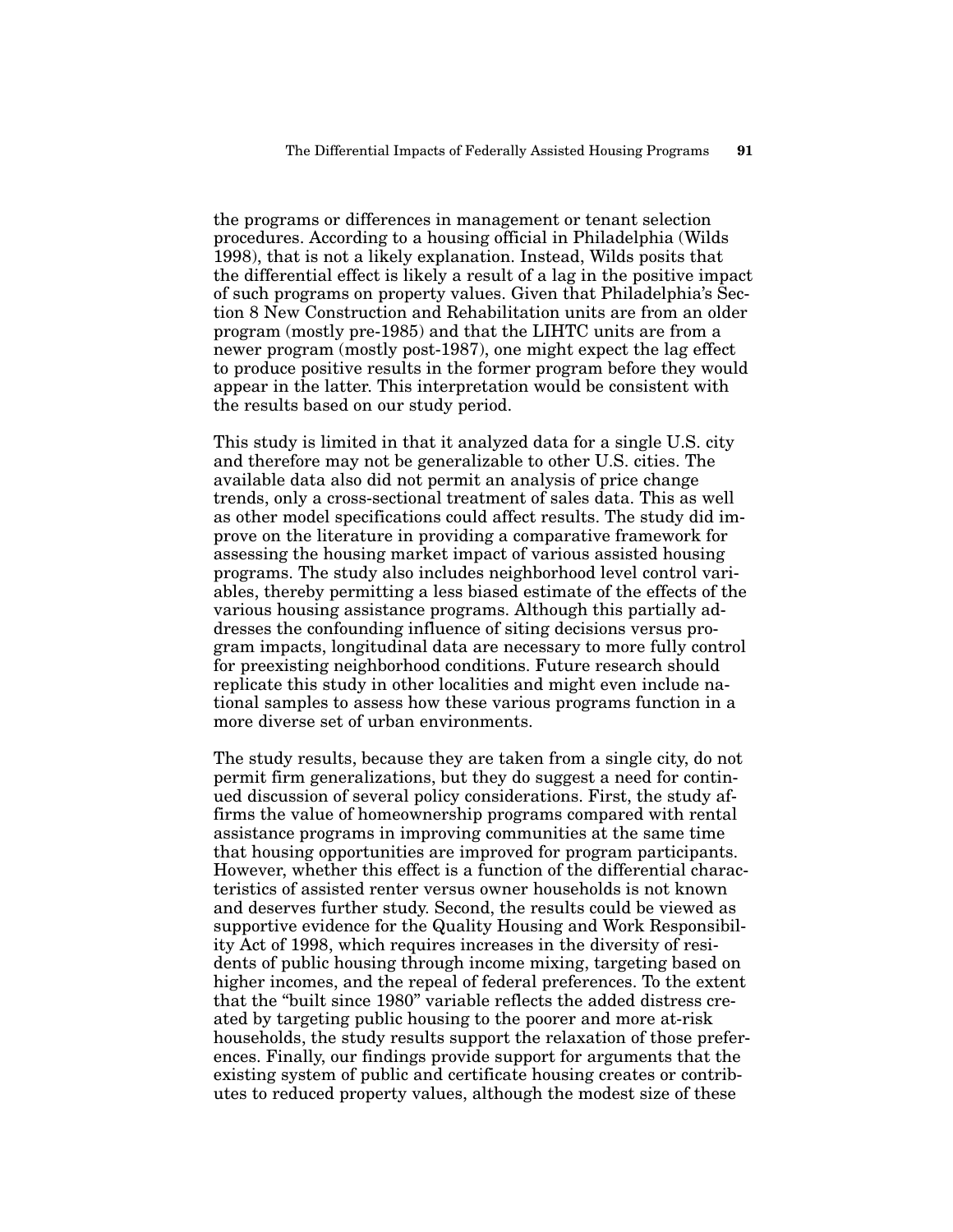negative effects and their significant reduction when neighborhood characteristics are included suggest that they may be, in part, a function of locational constraints of such housing. Clearly, more temporally sensitive research models are needed, as are studies of the locational choices of certificate and voucher recipients and the siting decisions of local housing authorities.

## **Conclusion**

Keeping in mind that the study reflects the impacts of programs in a single city, the results suggest that at least in Philadelphia, federally assisted homeownership programs have a more beneficial impact on surrounding neighborhoods than any type of rental assistance program. However, the negative impact of rental assistance programs (Section 8 as well as public housing) on property values is modest when control variables for neighborhood characteristics are included. Public housing preferences since 1980 also appear to have worsened the impact of public housing on surrounding areas. To the extent that neighborhood impacts are important for producing positive outcomes for residents, this finding would lend support to recent proposals intended to diversify the population of public housing residents.

#### *Authors*

Chang-Moo Lee is Senior Fellow at the Wharton Real Estate Center at the University of Pennsylvania. Dennis P. Culhane is an Associate Professor in the School of Social Work at the University of Pennsylvania. Susan M. Wachter is Professor and Chair of the Real Estate Department in the Wharton School at the University of Pennsylvania.

The case study on which this article is based was funded by a grant from the U.S. Department of Housing and Urban Development, Office of Policy Development and Research.

#### *References*

Aaronson, Daniel. 1995. Using Sibling Data to Estimate the Impact of Neighborhoods on Children's Educational Outcomes. Unpublished paper. Northwestern University.

Bailey, Trevor C. 1995. *Interactive Spatial Data Analysis.* Essex, England: Longman Group.

Carter, William H., Michael H. Schill, and Susan M. Wachter. 1998. Polarisation, Public Housing and Racial Minorities. *Urban Studies* 35(10):1879–1911.